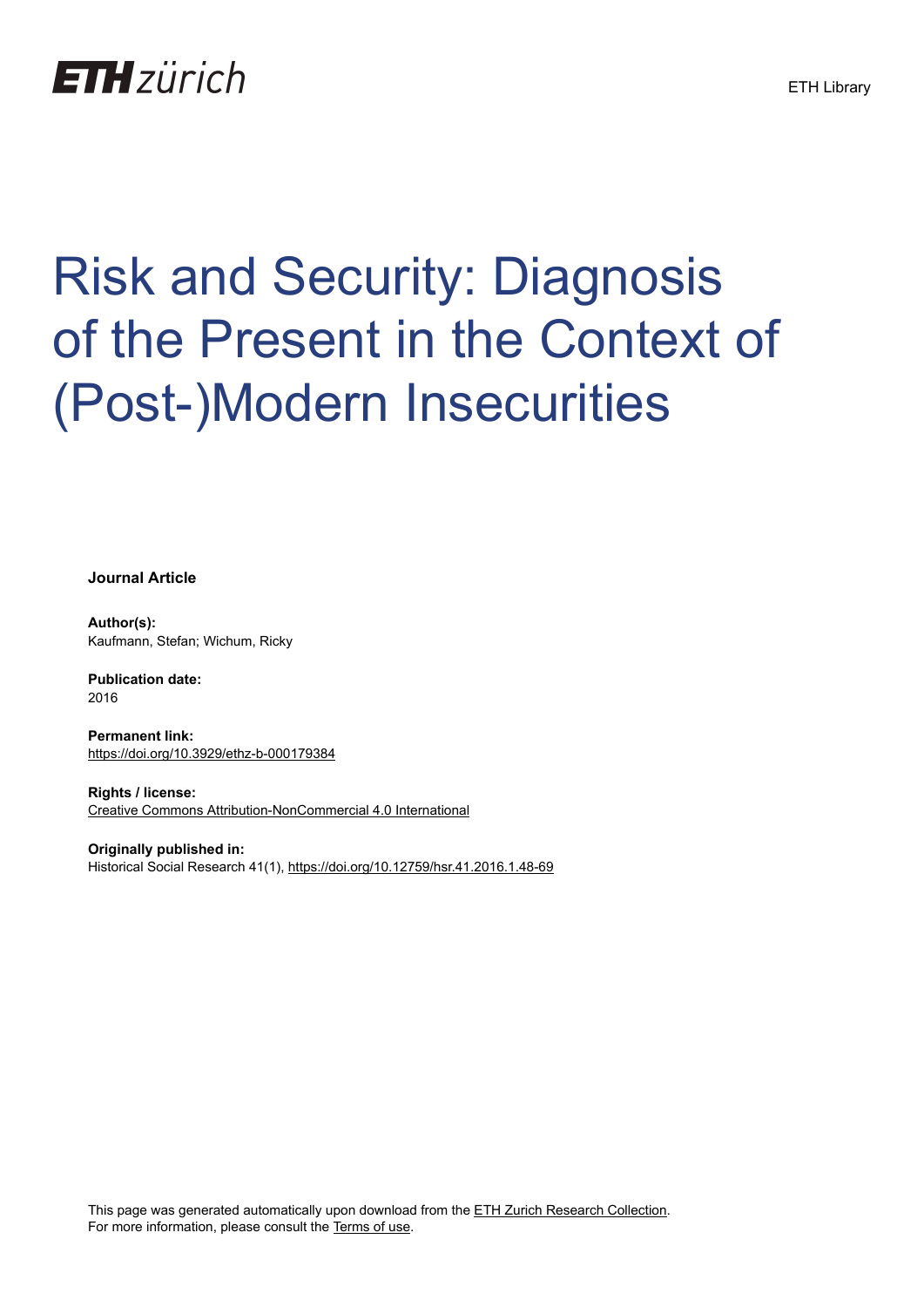

## **Open Access Repository [www.ssoar.info](http://www.ssoar.info)**

### **Risk and security: diagnosis of the present in the context of (post-)modern insecurities**

Kaufmann, Stefan; Wichum, Ricky

Veröffentlichungsversion / Published Version Zeitschriftenartikel / journal article

**Zur Verfügung gestellt in Kooperation mit / provided in cooperation with:** GESIS - Leibniz-Institut für Sozialwissenschaften

#### **Empfohlene Zitierung / Suggested Citation:**

Kaufmann, Stefan ; Wichum, Ricky: Risk and security: diagnosis of the present in the context of (post-)modern insecurities. In: *Historical Social Research* 41 (2016), 1, pp. 48-69. DOI: <http://dx.doi.org/10.12759/hsr.41.2016.1.48-69>

**Nutzungsbedingungen:**

*Dieser Text wird unter einer CC BY-NC Lizenz (Namensnennung-Nicht-kommerziell) zur Verfügung gestellt. Nähere Auskünfte zu den CC-Lizenzen finden Sie hier: <https://creativecommons.org/licenses/by-nc/4.0/deed.de>*

#### **Terms of use:**

*This document is made available under a CC BY-NC Licence (Attribution-NonCommercial). For more Information see: <https://creativecommons.org/licenses/by-nc/4.0/>*





Diese Version ist zitierbar unter / This version is citable under: <http://nbn-resolving.de/urn:nbn:de:0168-ssoar-46469-4>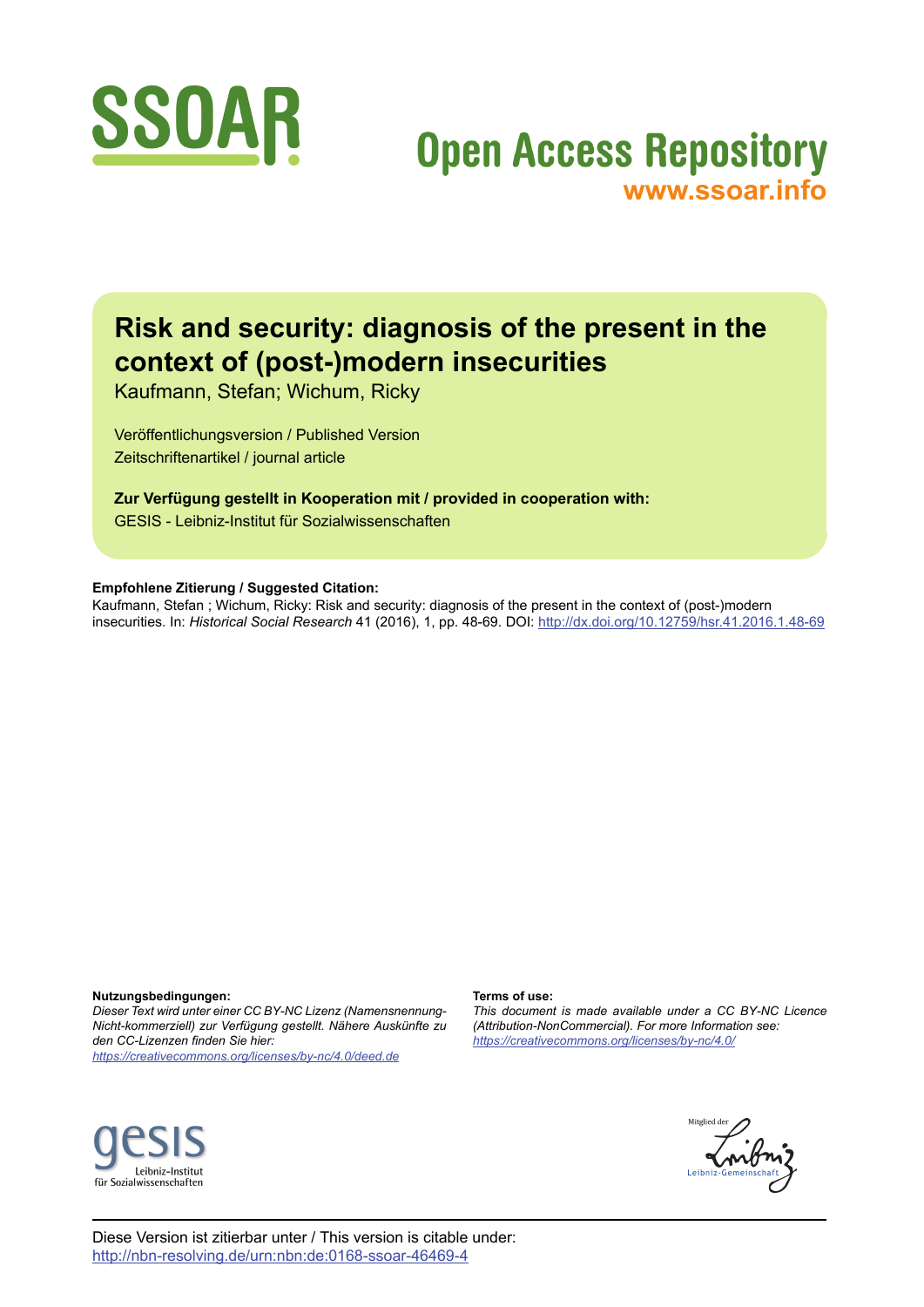#### Risk and Security: Diagnosis of the Present in the Context of (Post-)Modern Insecurities

*Stefan Kaufmann & Ricky Wichum* <sup>∗</sup>

**Abstract:** *»Risiko und Sicherheit: Soziologische Zeitdiagnostik im Zeichen (post-)moderner Unsicherheiten«*. This essay claims that the upsurge of security nowadays is not caused by specific events such as 9/11, Fukushima, or similar catastrophes. Our assumption is, in contrast, that it is the constitution of functionally differentiated societies itself which allows the security and risk discourse to be applied to all types of issues and phenomena, even though security and risk have only went viral as universal societal problems in the late 20th century. We will flesh out this approach using three bodies of work essential to the German debate. With regard to social policy, Franz-Xaver Kaufmann argues that the viral nature of the security issue arises from the fact that the security concept in modern society is split into system security and self-confidence. Niklas Luhmann's concept of risk – stemming from systems theory – shows that the prominence of the topic is the result of the intrinsically modern compulsion of having to forejudge an uncertain future. In contrast, Ulrich Beck's work on (global) risk societies is centred on the catastrophic potential inherent in (post-)modern risks as a cause for the rise of security debates. The sociological analysis employed here not only explains the rise of risk and security topics; it also provides society with a characterization of itself, which in turn can re-affect society and ultimately motivate a different historiographical self-description.

**Keywords:** Security, risk, sociological theory, knowledge, governance through security.

#### 1. Introduction

1

*The 19th and 20th centuries were obsessed with the problem of accidents (work or car); we are now rediscovering the existence of disaster, but with the difference that disasters are no longer, as before, attributed to God and His providence, but to human responsibility* (Ewald 1999, 59).

Historical Social Research 41 (2016) 1, 48-69 | © GESIS DOI: 10.12759/hsr.41.2016.1.48-69

<sup>∗</sup> Stefan Kaufmann, Department of Sociology, University of Freiburg, Rempartstraße 15, 79085 Freiburg im Breisgau, Germany; stefan.kaufmann@soziologie.uni-freiburg.de. Ricky Wichum, Institute for Advanced Study on Media Cultures of Computer Simulation, Leuphana University Lüneburg, Scharnhorststr. 1, 21335 Lüneburg, Germany; ricky.wichum@leuphana.de.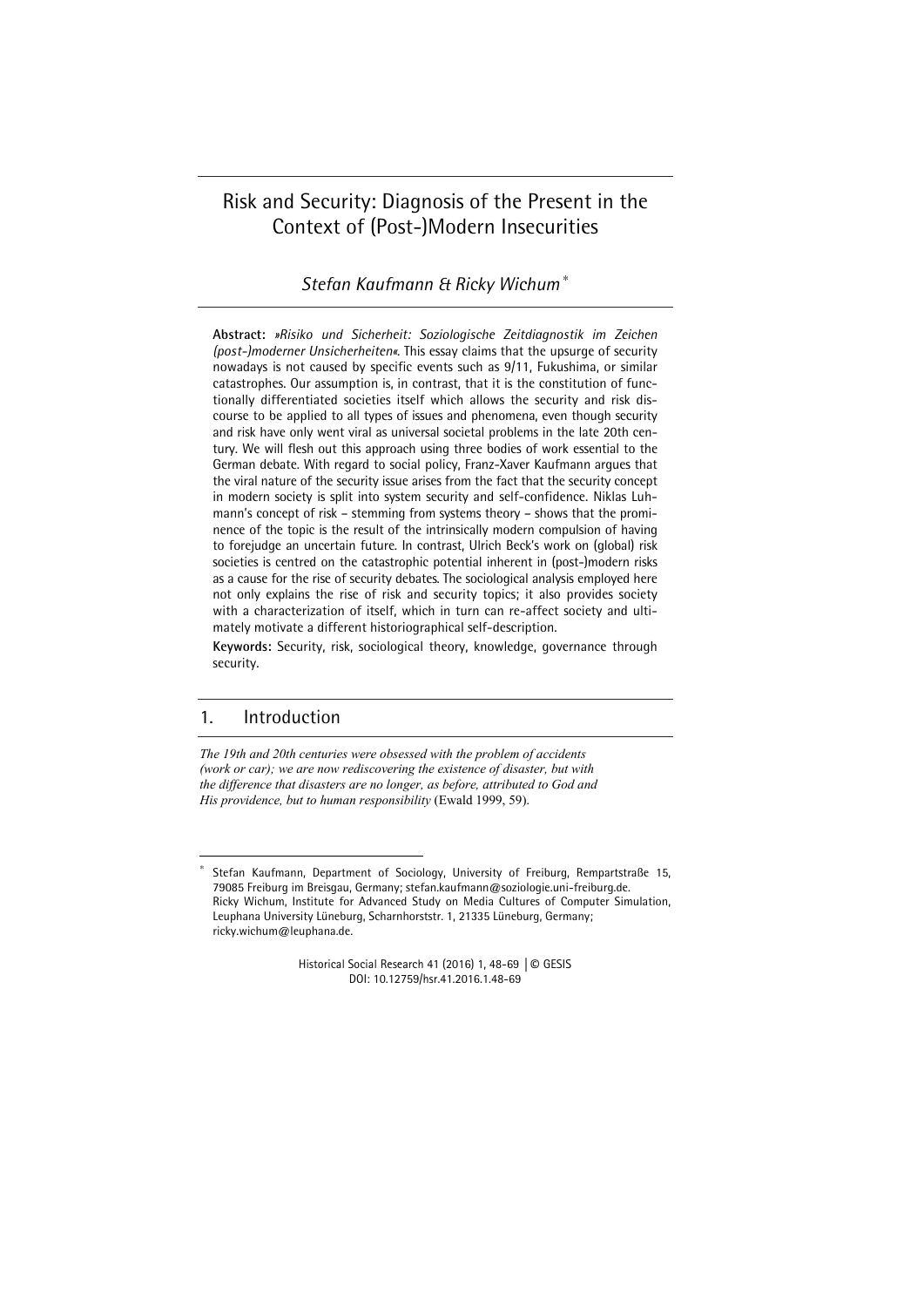The rediscovery of disaster, which François Ewald observed around the end of the 20th century, marks a radical change in the emotional balance of society. Where the idea of progress once ruled – fed by the belief that scientific and technological capabilities will steadily increase – the mere idea of the future now loomed darkly. Under the weight of many perceived bad omens, the search for security is becoming viral. The practice and the logic of security production are changing: Security is becoming the key concept to an excess of new social spheres of activity. New principles that claim to guarantee security are put forward; new forms of governance are created. There is a downright inflation of fields and topics that elevate security to a political issue. Social security, for example, is alongside the classic military and interior security, a long established field of security in modern societies. Nature conservation has become climate security; reactor safety has been expanded to infrastructure security. The public discourse includes issues such as energy security, food security, medical security, IT security, financial security, and many more. The once diagnosed "securitization" of life is no longer confined to the narrow domain of national security and public administration; it now spans so many areas of life that the idea of a "security society" (*Sicherheitsgesellschaft*) has been introduced (Singelnstein and Stolle 2006; Groenemeyer 2010).

At the same time, to ensure security, the various strategies, techniques, and tactics are being further differentiated and new principles are beginning to emerge. François Ewald recognizes the precautionary principle as a central regulatory method in the context of technological, medical, and environmental risks. After 9/11, there was tremendous demand for new tactics and strategies incorporating the principle of pre-emption and the resilience approach to prevent catastrophic events or minimize their consequences. As evinced by changing forms of governance, security is no longer only a matter of the state. The expansion of the security concept implies that the involved protagonists – meaning those who are responsible for security management, who feel responsible, or are being made responsible – must be identified. This concerns not only state or public agencies and organizations, but also: infrastructural operators such as railway companies, electricity companies, water supply companies; persons or companies in charge of major events, private security firms, religious communities, and even the individual citizen. All of these are required to ensure security. Accordingly, the number of people who are actively and vocally entering the security discourse has multiplied. Security is now a theme that has permeated civil society.

Beyond any contemporary catastrophic events and scenarios – whether it is Fukushima, Ebola, Charlie Hebdo or the Lehman Brothers – the viral nature of security issues converges in the notion of the general vulnerability of modern societies, which in turn leads to general questions about the constitution of modern, Western societies and their ways of handling risks, dangers, and threats. Risk and security were already been recognized as sociological and societal problems in the 1970s and 1980s. We seek to elaborate this argument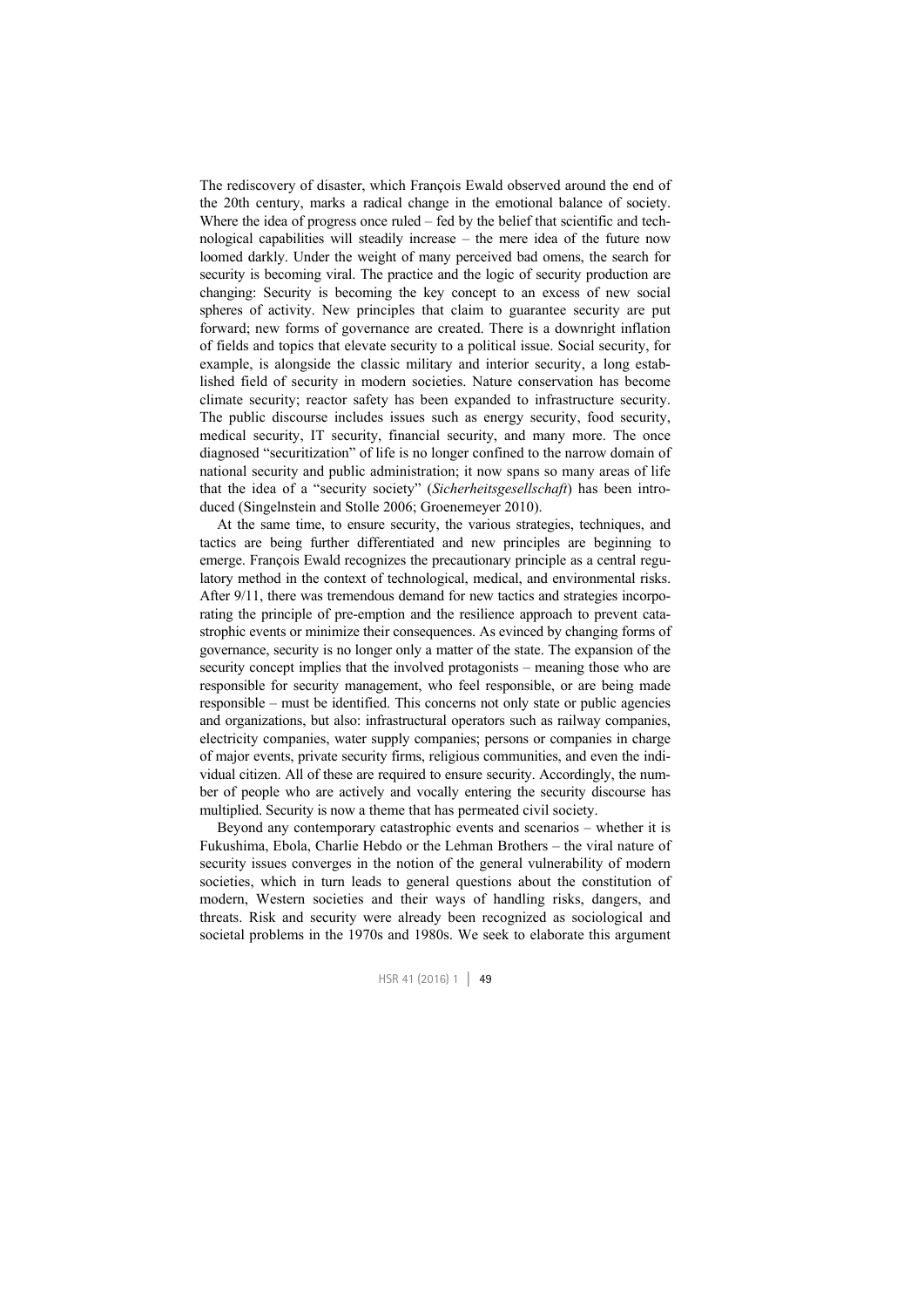by discussing three sociological approaches: Franz-Xaver Kaufmann's examination of welfare policy; Niklas Luhmann's systems theory approach to the rise of risk; and Ulrich Beck's works on the (global) risk society. We claim that the prominence of risk and security topics nowadays is not so much rooted in specific problems or events, as it is based in specific structural conditions of functionally differentiated societies. Contemporary societies, in other words, are highly complex, tightly interconnected and for this reason vulnerable social forms. Kaufmann traces this to the tension between system security and selfconfidence, Luhmann to the increasing modern constraint of having to make decisions in the face of an uncertain future, and Beck to the potentially catastrophic reflexivity of modernity. This sociological analysis not only serves to explain the rise in risk and security topics, but it also provides society with a challenging characterization of itself which can in turn re-affect society.

In our reconstruction of this self-description we focus on three aspects. Firstly, we examine the diagnosis of the present. For this purpose we trace the relationship between the specific reference points and problems in the lifeworld, on the one hand, and the theoretical concepts, on the other hand. In an epistemic context, second, we contemplate the possibilities of experiencing versus not experiencing modern risks, as well as knowing versus not knowing, and the role these elements take. Thirdly, we consider the political element which comes with these diagnoses, and how conditions, possibilities and limits of planning and controlling are being discussed. The concluding chapter will sum up the findings and contrast them with our initial thoughts.

#### 2. Franz-Xaver Kaufmann: Security as a Sociological Problem

#### 2.1 Sociological Diagnosis and Theoretical Perspective

At the end of the 1960s, Kaufmann observed the upsurge of insecurity. Economic insecurity, orientational insecurity, as well as individual insecurity had become prominent topics which as a whole revealed a deficit. Kaufmann states that the flip side of that deficit is the appreciation of the term security (Kaufmann 2013 [1973], 14-24). When the talk is of economic insecurity, he further elaborates, it does not mean any acute economic plight. Instead, it refers to the possibility of future poverty and hardship (ibid., 15). The concern is not for the present situation but the potential future. Here, Kaufmann encounters one of many security paradoxes: People who are better off economically and whose situation is actually improving demand more security. Even more perplexing, the issue of social politics and security only emerged once a certain level of life security had been reached. Kaufmann points out another paradox: It seems completely plausible to us that the human need for security has universal va-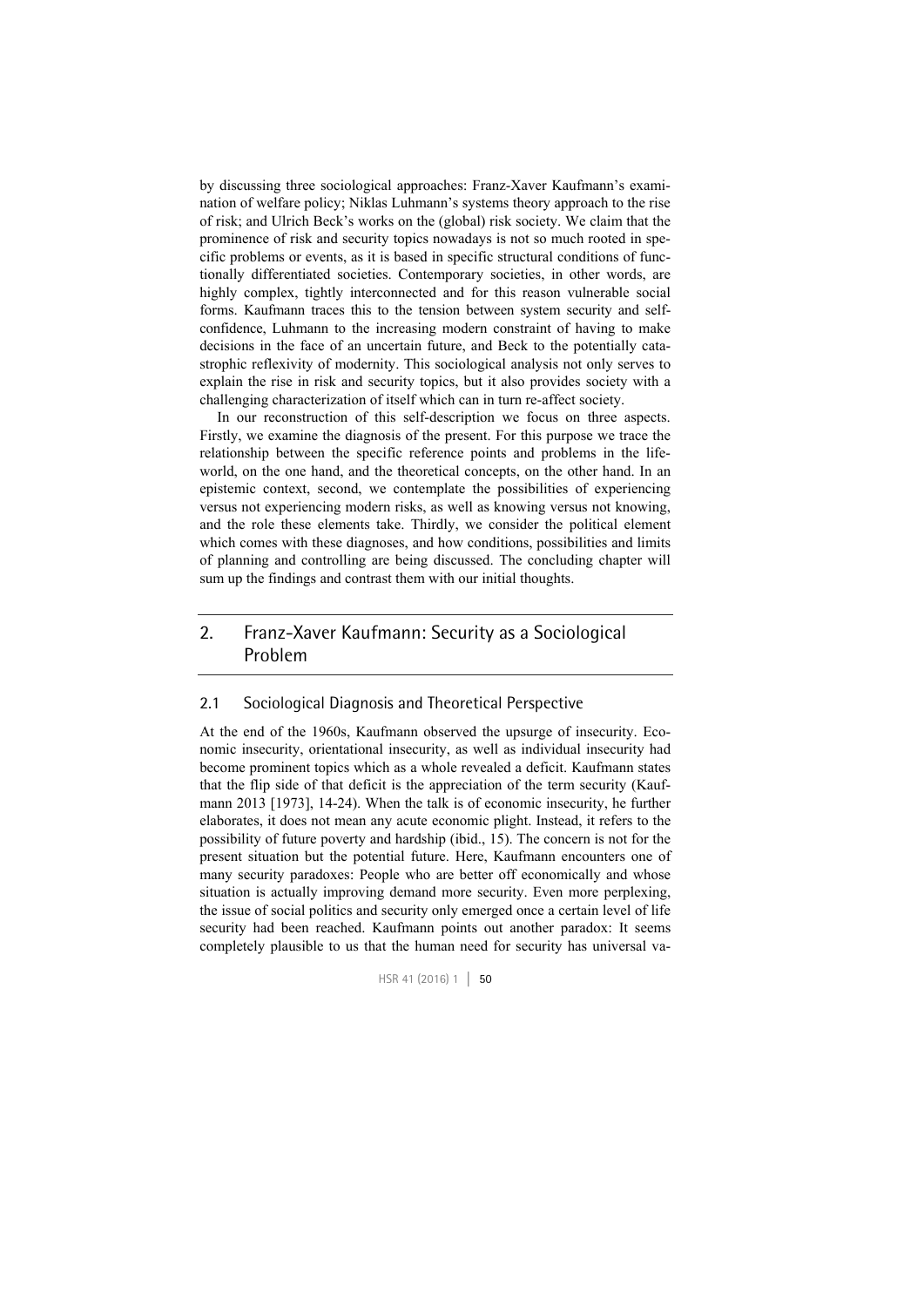lidity, even though this perceived characterizing feature of human nature only began to stand out in the 20th century (ibid., 10-4). We could say that, with the elucidation of these two paradoxes, the sociology of security, as put forward by Franz-Xaver Kaufmann, unfolds. It highlights the problems of the social security system and its related technologies, arising from the want to control risks with insurance and calculations, and works out the underlying societal factors. Rather than looking at the responsibilities, causes, and causation of risks and threats, a sociology of security focuses on the structural and normative conditions which instilled a need for security, along with the need for methods to calculate a sociology of security in modern societies.

The turn towards security cannot be understood as an answer to a commonly felt insecurity caused by a rise of new threats. Instead, the pursuit of, and need for, security must simply be accepted as a fact of our present times, and the goal of sociological reflection is to explain this fact and to determine its sociopolitical meaning (ibid., 16). This leads Kaufmann to differentiate his approach from anthropological definitions of a human need for security.

The theoretical field in which Kaufmann's sociological approach to security unfolds is Arnold Gehlen's philosophical anthropology, particularly his theory of institutions. For Gehlen, institutions vouch for security. At present, however, they are in a state of collapse. In his book *Urmensch und Spätkultur* (2004 [1956]), he deemed (life) security in the context of institutional theory to be a basic concept of his anthropology (see Eßbach 2007; Fischer 2008, 152-76, 292-9). The fundamental idea is that institutions – be they family, church, property, law, or the state – allow the "being which is exempt from instinct, but excessively motivated, liberated from nature, and cosmopolitan" to stabilize its life (Gehlen 2004 [1956], 46). Institutions transfer basic human needs in relation to nature, to the social environment, and to oneself, into a state of "background fulfilment." The fulfilment of any need is institutionally guaranteed at any time, which at the same time changes the need significantly by "pushing it back from the foreground of affectivity, […] where in borderline cases, the original need does not even require immediate and timely action" (ibid.,  $55$ ).<sup>1</sup> It is not necessary to struggle with faith; committing to a church community is taken for granted. It is, however, crucial that institutions vividly demonstrate their permanence and the thereby guaranteed fulfilment of the primordial need to the individual. The mere existence of family, property, and church has a calming, reassuring effect. As an anthropological term, security thus signifies the institutionally provided relief from having to worry about the imperative of urgent and instant need fulfilment. Security constitutes the fundamental requirement for humans to not only be natural beings, but cultural beings. Institutions provide security because of their self-perpetuating, obligatory character,

 1 All quotes from Gehlen and Kaufmann are translated by the authors.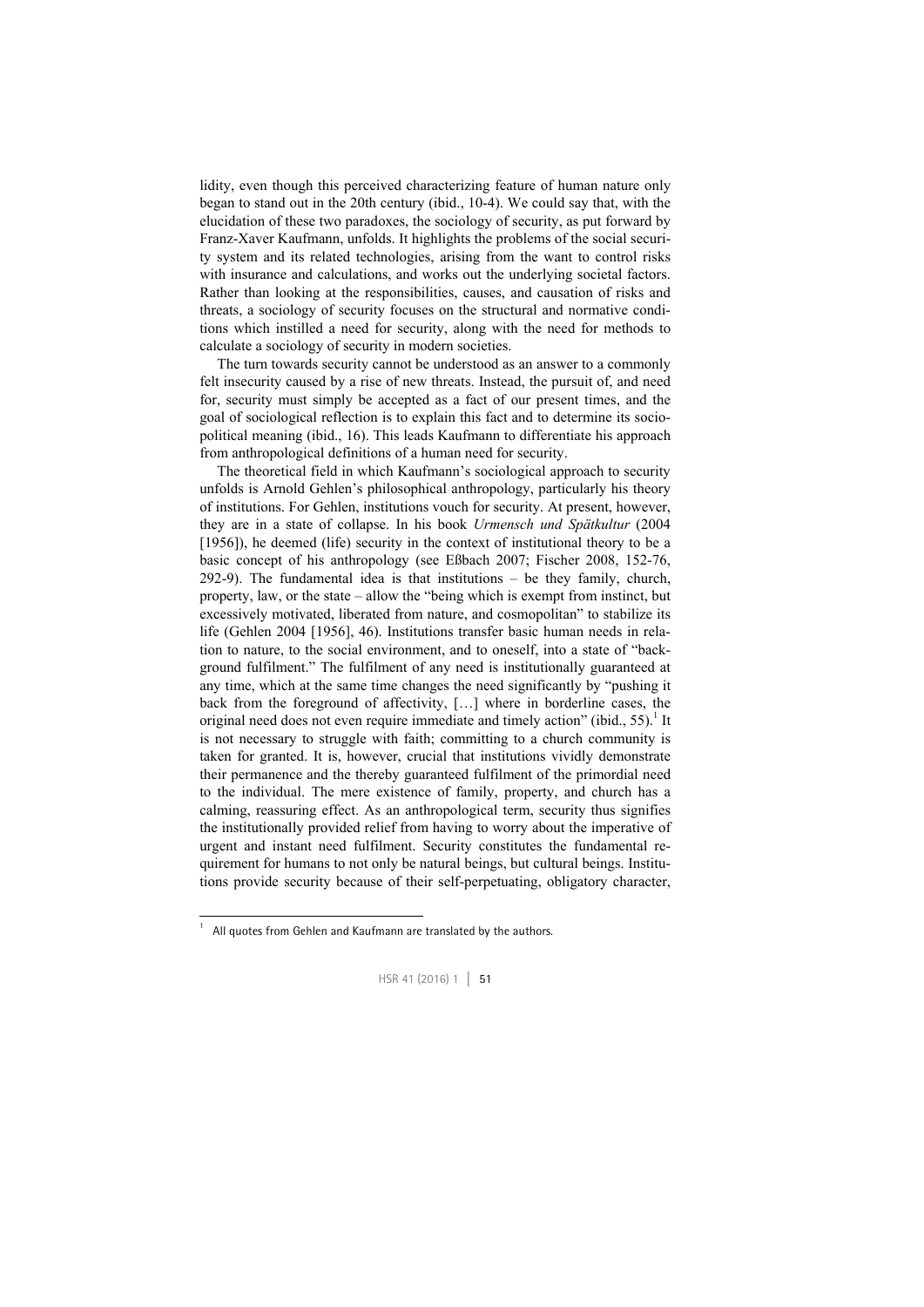which appears irreducible. Institutions create stable behavioral guides; they regulate emotions, thoughts, and moral attitudes.

In the modern industrial age, Gehlen observes a dual development. Life security has tremendously increased due to mechanized environments and the emergence of highly differentiated, functional organizations. At the same time, functional organizations are losing their institutional character. As organizations, institutions are taking on a goal-oriented character and losing their intrinsic value. As a result, the stability of the inner worlds is no longer guaranteed and they collapse. Using the formula that "the place of institutions is taken by organizations" Gehlen highlights the loss of relief from having to secure primordial need fulfilment, and the general tendency towards permanent reflection and rational, goal-oriented decision-making (Gehlen 1980, 162). With the collapse of institutions, stability can only be created subjectively and originate in the individual.

While Kaufmann's sociology of security follows the basic concept of Gehlen's anthropology, it does not interpret our present times as the end of institutions, but rather perceives social security systems as a contemporary form of institution, congruent with the state of society:

Modern systems of collective life care seek to guarantee virtually constant human need fulfilment, insofar as it is purchasable, by providing amounts of money in, for example, the form of pensions and benefits, for those who cannot obtain the necessary purchase power through other, standardized means, such as work or assets (Kaufmann 2013 [1973], 280).

Kaufmann breaks with the anthropological security concept when other types of security – which cannot be characterized by immediate need fulfilment in a material, spiritual, social, communicative, introspective way – are introduced. The anthropological security concept does not satisfy a theory which includes the types of relief provided by a welfare state, and by economically-operating risk technologies.

From a sociological standpoint, the security problem has shifted. In modern society, the need for security can no longer be characterized in the sense of "a still insufficient fulfilment of the original need," but rather as a "consecutive need resulting from the institutionalized saturation of that original need" (ibid., 255). The institution of social security offers new ways to ensure systemic relief through instrumental goal-setting, thereby providing "available courses of action and a level of technologically mediated reliability, which were completely unknown to previous cultures" (ibid., 217). Yet its incidental consequences also create a problem in regard to their meaning, which marks the difference between social security and the former (anthropological) type of security.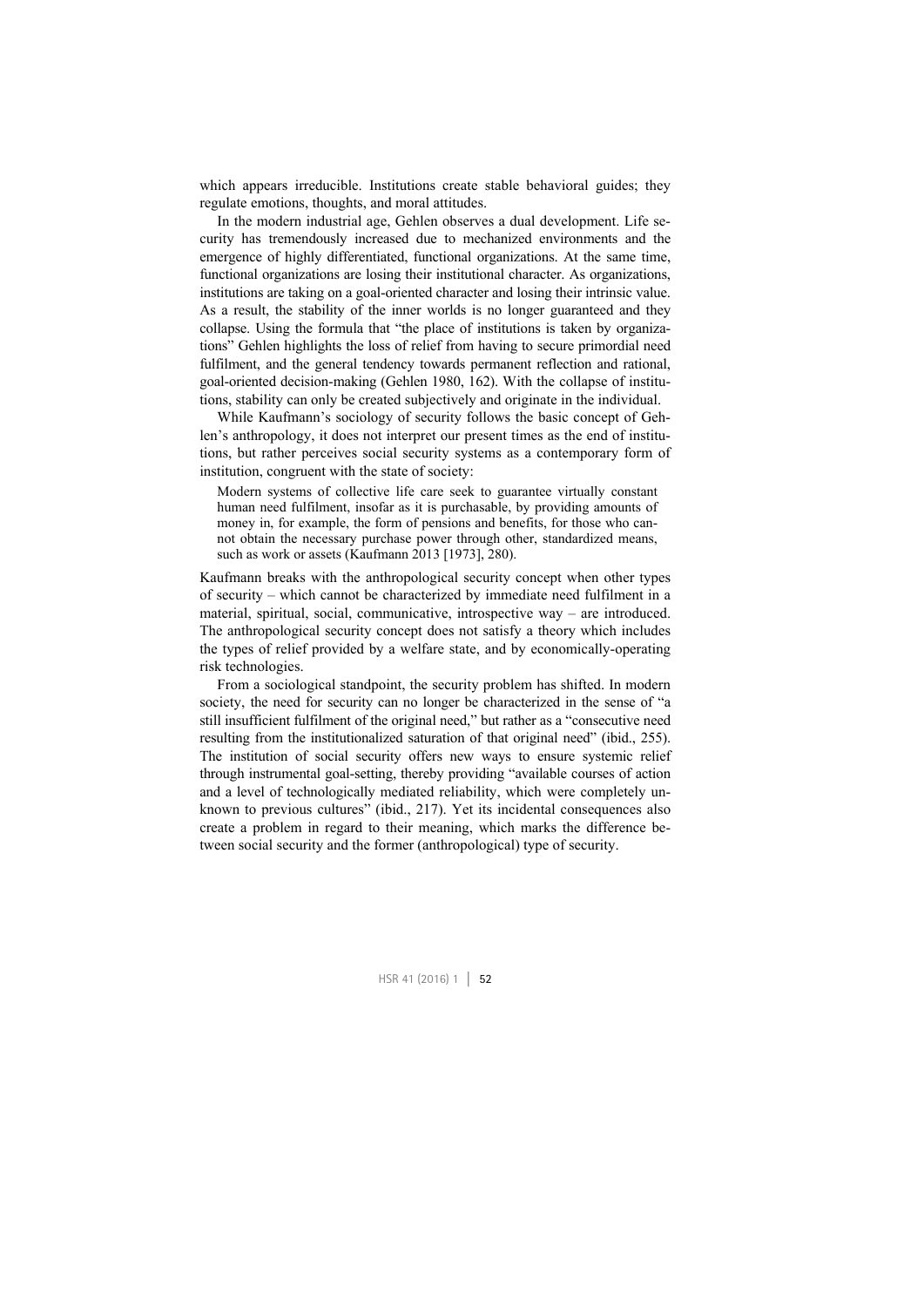#### 2.2 Insecurity as Losing the Experience of *Geborgenheit<sup>2</sup>*

Owing to their bureaucratic structures, the generality of their procedures and media, their abstractness and their impersonal nature, organizations of social security<sup>3</sup> impede the subject's identification with these external guarantors of security. Generally speaking, an anthropologically understood life security, which results from the immediate unambiguity of the institution and from the guarantee of external stability, which is in turn accompanied by an internal security, is absent from modern technical systems and organizations. More specifically stated, life security can only be experienced in the form of the lost, or in the form of loss.<sup>4</sup> Precisely therein lies the value that the anthropological security term has for sociology: This feeling of loss alludes to a bygone selfconception of humanity in which one's own actions are perceived as the enforcement of an unquestioned order, in which the possible is limited by an also unquestioned horizon, and in which the world in general is understood to be a perception independent of the subject. At the core of the anthropological concept lies a meaning of security which is still sought by modern societies: the unchallenged unity of "external" and "internal" security. Kaufmann describes this state as safety (*Geborgenheit*): "Safe (*geborgen*) are those who know they are protected and who can feel inside themselves a soothing feeling of reassurance because of it" (ibid., 145).

Kaufmann outlines three levels on which the modern concept of security developed during various modernization movements. The first level is the formation of a modern world view, which brought with it a change towards an open timeframe and a move towards secularization. In the modern understanding of time, the future is no longer a continuation of the present, but rather something that is "inherently uncertain, unavailable and, therefore, insecure" (ibid., 159). In other words, contingency is now a firm part of social life, and with it comes a general sense of insecurity. At the same time, secularization widens the theoretical horizon to include secular world interpretations, such as scientific world views, natural law-based views, political-utopic models, etc. What all these philosophies have in common is that they do not attach values to specific guarantors of order, namely, objectives such as "family, property, church" (ibid., 220), but rather to abstract ideas. Values like freedom, equality,

-

To clarify this point: we do not speak of a lower or higher level of security that can be empirically determined, but rather about the fact that the ways of seeking security, thinking about it and guaranteeing it, have changed radically.



<sup>2</sup> There is no exact equivalent term to the German "*Geborgenheit*," which combines the meaning of feeling at home, safe and warm.

Here, Kaufmann does not want to establish a history of social security as, for example, François Ewald (1993) does. He aims to find an ideal determination of a historic difference. He tries to accomplish this by analysing historical semantics, mainly the occurrence of the term "social security" in the U.S. (in the 1930s), England, France, and Germany (in the 1960s) (Kaufmann, 91-139).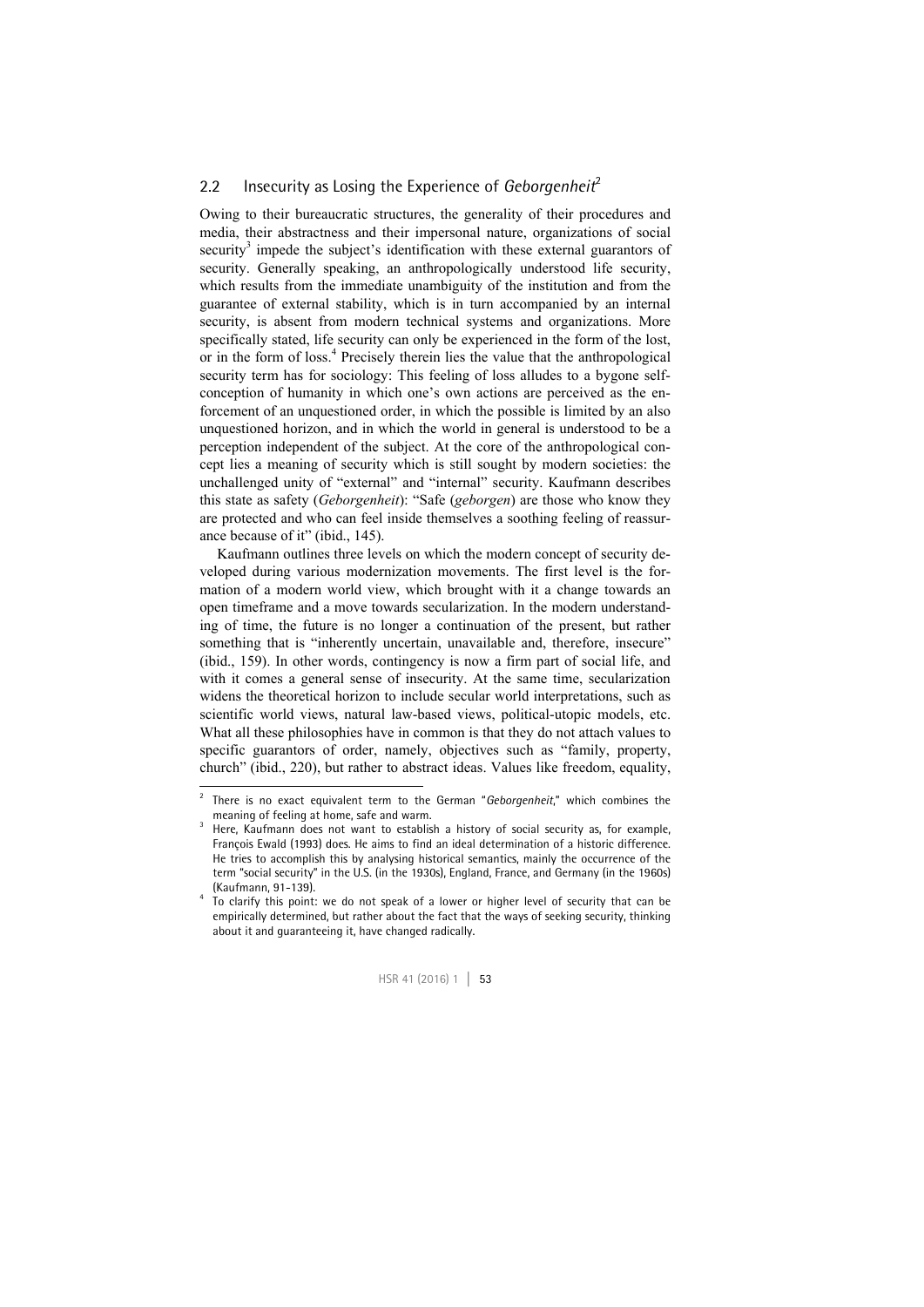and justice become more important in this context. In that sense, the generally felt insecurity regarding the future can be lessened as long as it is possible to view it in terms of progress: "As long as progress is certain, the idea of progress itself can actually grow into a stabilizer of expectations – meaning security – suitable as a religion" (ibid., 164).

This mentioned de-objectification of values correlates with the spread of the monetary economy. Money devalues the objective world and decreases the certainty of life-concerns. Precisely this forms the basis for insurances: To be protected and preserved are not objects, but the monetary values representing them (see Zwierlein 2016, forthcoming). Security now becomes an issue whenever the certainty of progress diminishes. Kaufmann singles out such a moment with the emergence of the term "social security." As was later evident in the context of ecological threats, security also became an issue where a deobjectification was no longer accepted.

The second level of modernization is the transition to a functional differentiation. With this, the "chains of action," as Kaufmann puts it in reference to Norbert Elias, become longer. We may also say that a benefit system is created, which is much more inscrutable to the individual.<sup>5</sup> Due to the efficiency of modern circulation systems, a new type of security develops: system security. This includes the aspect of safety in the technical and industrial sense, as well as the aspect of security, for example, legal security. However, system security remains non-transparent and abstract to the individual, and never provides "overall stability of life-concerns (*Lebensbezüge*)" (ibid., 218), nor does it bring about emotional or inner security. For the individual, system security can only be attained through trust. Yet this trust cannot be tied to familiarity or to personal expectations of behavior. "Only the non-distrust, the distant, calculated trust – roughly in the sense of Luhmann's 'system trust' – is appropriate for the complexity of the situation" (ibid., 207). Trust in this sense means counting on the systems to work.

The third level of modernization is the individual level, where security becomes a task: "The formation of identity becomes a subject-related problem" (ibid., 223). Personal security can no longer be provided by external systems in which the individual only partially participates. While emotional stability may be sought in intimate relationships, in the end individuals are on their own. An uncertain future can only be handled within the subject, which creates a problematic identity of self: "Identity then is the problem of one's own permanence, the problem of how to be the same in the future as I am and as I was" (ibid., 223). The issue of "self-confidence" is involved in dealing with this problem.

1



<sup>5</sup> Nowadays, expert systems are being established, which are tasked solely with the review of such chains of action – for example, the labelling of organic foods or the labelling of financial products – but then fail to actually do this.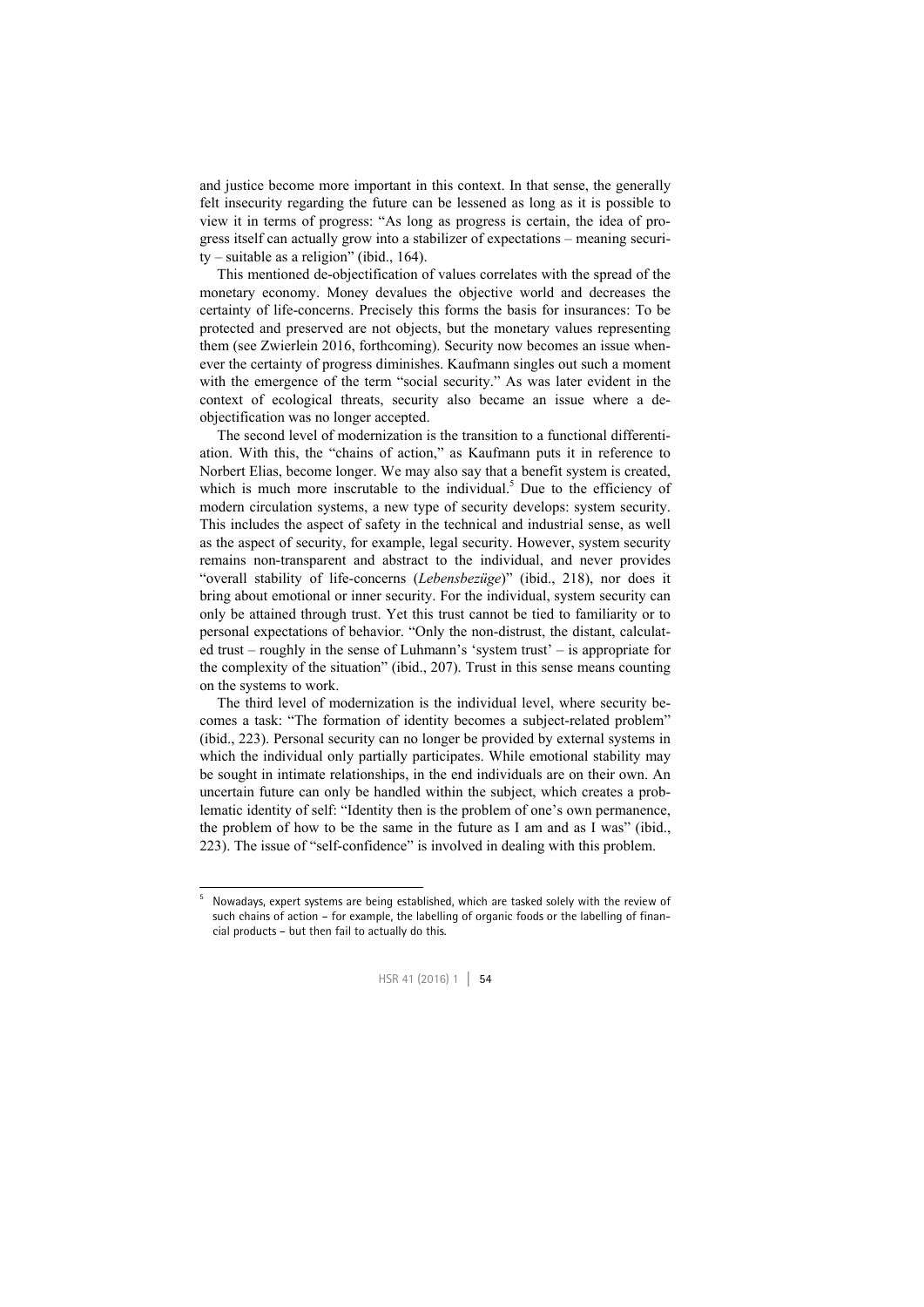Kaufmann's definition of modern security leads him to further differentiating into three concepts: safety (*Geborgenheit*), system security, and selfconfidence. He also identifies two central characteristics of security: its vagueness and its development as a value concept. In reconstructing its common linguistic usage, along with the history of the term "security" in the jargon used in different functional areas, Kaufmann points out the vagueness of the modern security term. In its usage, a process is in place where layers are being stripped from its meaning. In this process, a meaning was abstracted from a state of "being secure," which was defined in relation to goods and threats (ibid., 153- 6). The most general sense of the word which remains is that of safety, of being without danger. Danger is understood as the possibility of an event occurring which would be considered negative. That future occurrence is seen as neither certain nor impossible (ibid., 152). This definition alludes to the rationality of the risk concept, and refers to a "guarantee for the future per se in regard to any and all possibilities" (ibid., 156). The structural basis of what has been diagnosed as a "securitization" of countless areas of life is revealed by this (see Buzan, Waever and Wilde 1998).

Secondly, the semantics of security include a normative guiding principle, which developed over the course of the historic process that shaped the institutionalization of social security in politics, law, and technology, and which gave meaning to these trends (ibid., 49-139). However, it also always transcends the function of a specific institution, as well as the objects and terms which symbolize it and make it explicit. The concept of security carries with it a quality of emotional appeal, which often legitimizes needs that cannot actually be fulfilled by an institution. In his analysis of historic semantics, Kaufmann reconstructs those needs that positively underscore the unity of a value concept: "Security as a value concept means safety, reliability, certainty, and a freedom from concerns; or: the subjective 'feeling of security' is supposed to be legitimate in the sense that objectively, there is no threat." (ibid., 149) Despite the vagueness of the term, it is not an empty formula without any content. As a value concept which is both abstract as well as emotionally charged, security contains "relevant ideas about what should be" (ibid., 39) in a society, ideas which are exempt from any discussion and which allow for agreements, despite divergent interests. In the form of such a societal value concept, security can determine the direction of actions. However, since its abundant possibilities cannot be exhausted with individual actions, it also exceeds any specific purpose for action. It is the socio-political punch line of the sociology of security that, accordingly, security can never be a (purposeful) political goal (ibid., 39).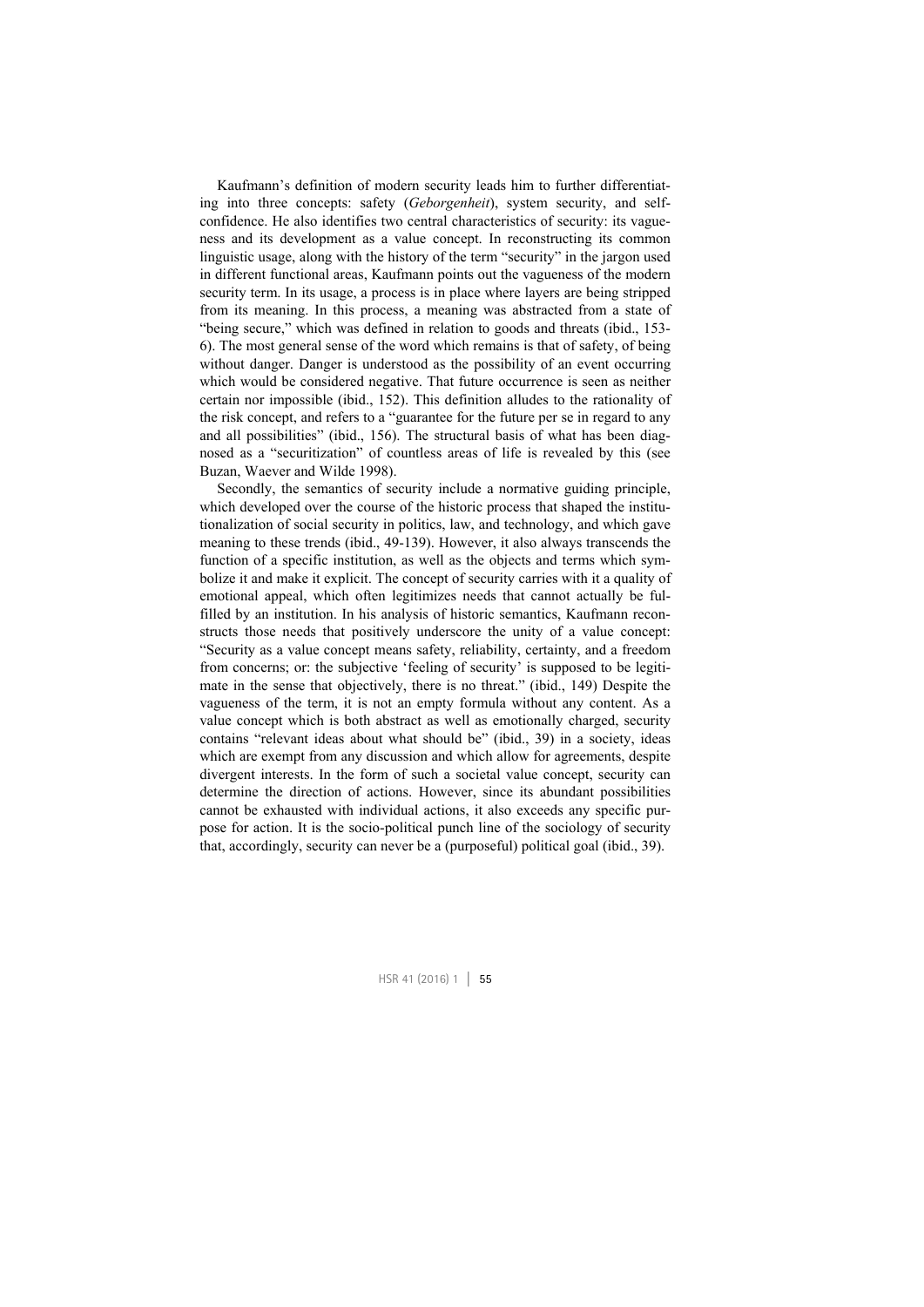#### 2.3 Limits of Calculability, Constitutive Paradoxes of Modern Security

A sociology of security marks the limits of calculability and control in the social state. One integral element is the level of functional differentiation in society, which has no center of control. Kaufmann agrees with Niklas Luhmann on this point. Even more relevant to our argument, Kaufmann examines basic themes, ambiguities, and paradoxes related to the modern pursuit of security, all of which appear in later debates. Simply put, security is an effect of contingency and even of freedom. More precisely, it stems from the freedom gained from safety (*Geborgenheit*), resulting in a paradox: security is pursued in the form of safety (*Geborgenheit*), meaning a coherent unity of external and internal security, which is no longer attainable within the structures of our modern times. As a result, security – split into system security and selfconfidence – has firmly settled as a structural problem of modern societies, and it can be applied to, and expanded in, virtually any context. Kaufmann's sociology of security in the 1970s thus firstly highlights essential concepts and theoretical links that are brought up in current debates. In this sense, Kaufmann indicates the starting point of ecological criticism as well as the difference between objective and subjective risk.

At the core of Kaufmannn's definition is, of course, the connection between security and social politics. He does not share the pessimism of Gehlen's cultural criticism. Even though system security cannot provide the feeling of safety (*Geborgenheit*) the way pre-modern institutions did, and the modern subject can achieve stable security only by its own actions, Kaufmann ascribes to it the ability to "coordinate the areas of interests and activities, human contacts and economic safeguarding in such a way that a significant amount of orientational security and, thereby, possible courses of action, are retained" (ibid., 261). Precisely this provides the challenge a welfare policy has to address.

#### 3. Niklas Luhmann: On the Sociology of Risk

#### 3.1 Sociological Diagnosis and Theoretical Perspective

Niklas Luhmann wrote his Sociology of Risk in a moment in history when modern society is confronted by the consequences of its evolution and imagines its own death as a future expectation. No later than the 1970s, with the growth of ecological problems and the related debates, did the possibility that humans "will decimate or eradicate itself through human-made catastrophe" (Luhmann 1998, 75) become a commonplace fear. However, this fear no longer remained limited to society's imagination (see Horn 2014) but principally reached the level of theory. This theory sets in at the end: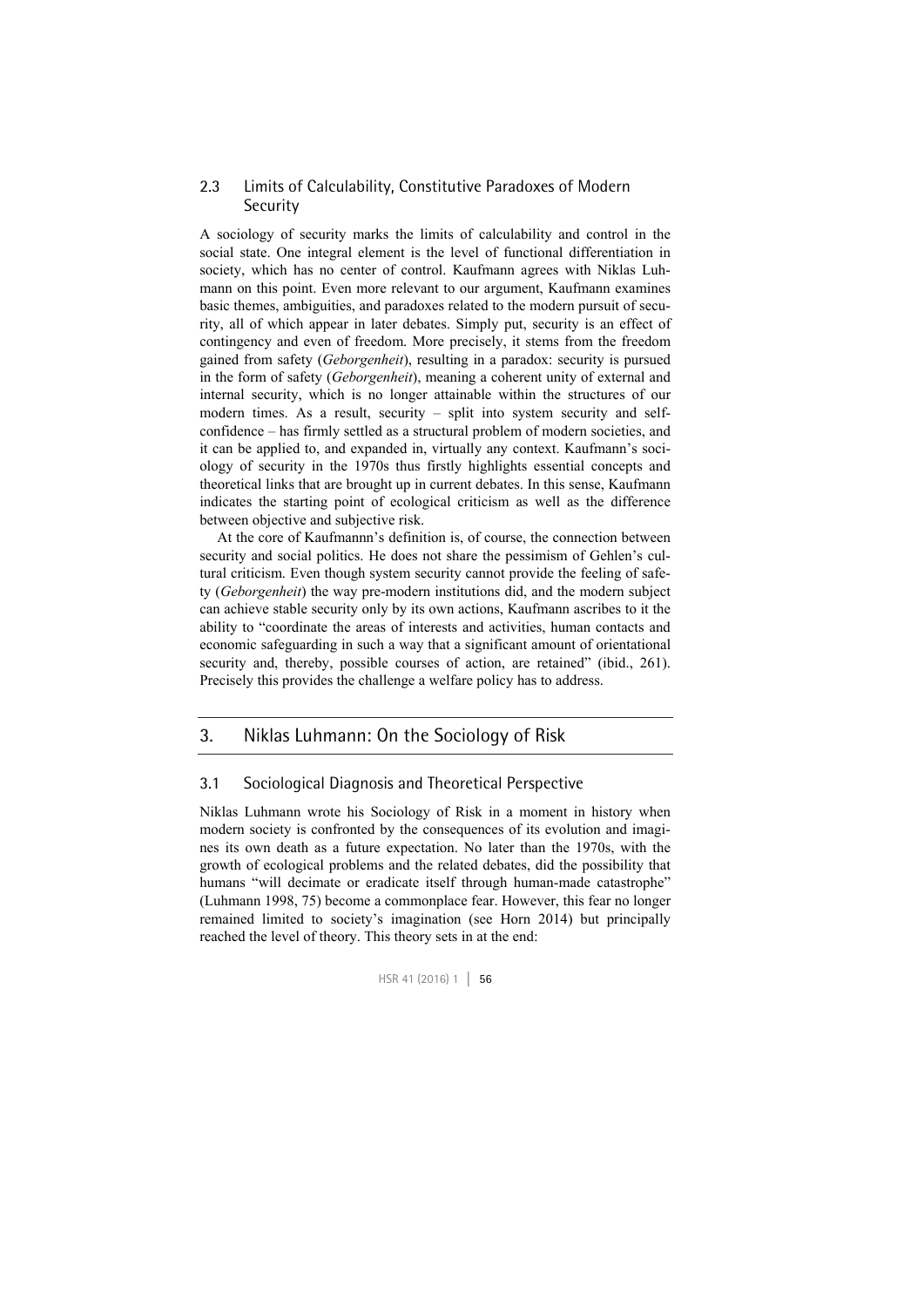In thinking about destruction, it makes no sense to think of people and society separately. The destruction of communication can lead to the death of many. We need only consider the breakdown of the transportation system, the money economy, or medical care. The extinction of all human life means: the end of transmissions, the end of all communication, the end of society. Given this perspective, it becomes impossible to separate organic, psychic and social systems (Luhmann 1998, 83).

Sociological system theory decodes this situation as a structural crisis of a society which "can no longer exist within the structural and semantic status quo" (ibid), and thus highlights the urgent need of a sociological reformulation of risk.

Such a reformulation is defined in contrast to rationalistic decision theory and the mainstream of risk sociology. Luhmann begins with the standard rationalistic formulation of risk, which states that "possible damage is accepted for the sake of an advantage" (Luhmann 1990, 139). The rationalistic approach on risk implies that a damage is avoidable if a different decision is made. The rationalistic formulation also suggests the employment of risk decision-making in situations which allow for rational calculation, that is, when risk can be determined as a quantifiable factor in the expert formula: risk = probability of occurrence x degree of damage. Luhmann rejects this formulation of risk (see ibid, 138-149). In fact, it is not possible in modern societies to make a decision for security. Therefore, according to Luhmann's definition, security and risk cannot be counter terms. Luhmann's criticism is, for the most part, mirrored in a version of risk sociology, which contrasts the above expert calculation with a risk concept based on a "social rationality" (Perrow 1984, 315 et seq., 321-4). In it, risk is determined by other, non-quantifiable factors, such as intangible threats. It also alludes to a general insecurity, and raises the question of the (ir-)reversibility of damages done, for example, by large-scale technologies (see Beck 1992, 1995; Evers and Nowotny 1987; Wildavsky 1988). This effective distinction between expert calculation and social rationality in the treatment of risks parallels Kaufmann's differentiation of system security and self-confidence in another way. For example, in criminology, this distinction is translated into "objective security situation" versus "subjective perception of security" or "subjective feeling of security" (Albrecht 2011). While all these formulations observe risk from the perspective of different social participants and establish it as a fact, Luhmann's concept argues from the perspective of a second-level observer, and suggests a distinction between risk and threat. This distinction

works with attributions. Depending on the attribution, something appears as a risk or as a threat. One can then reconstruct that first-level observers (which always include those who make decisions and those who act) presume that there are risks or threats, and that it is possible to interpret these phenomena independent of the observer (with the consent of all observers) (Luhmann 1990, 149).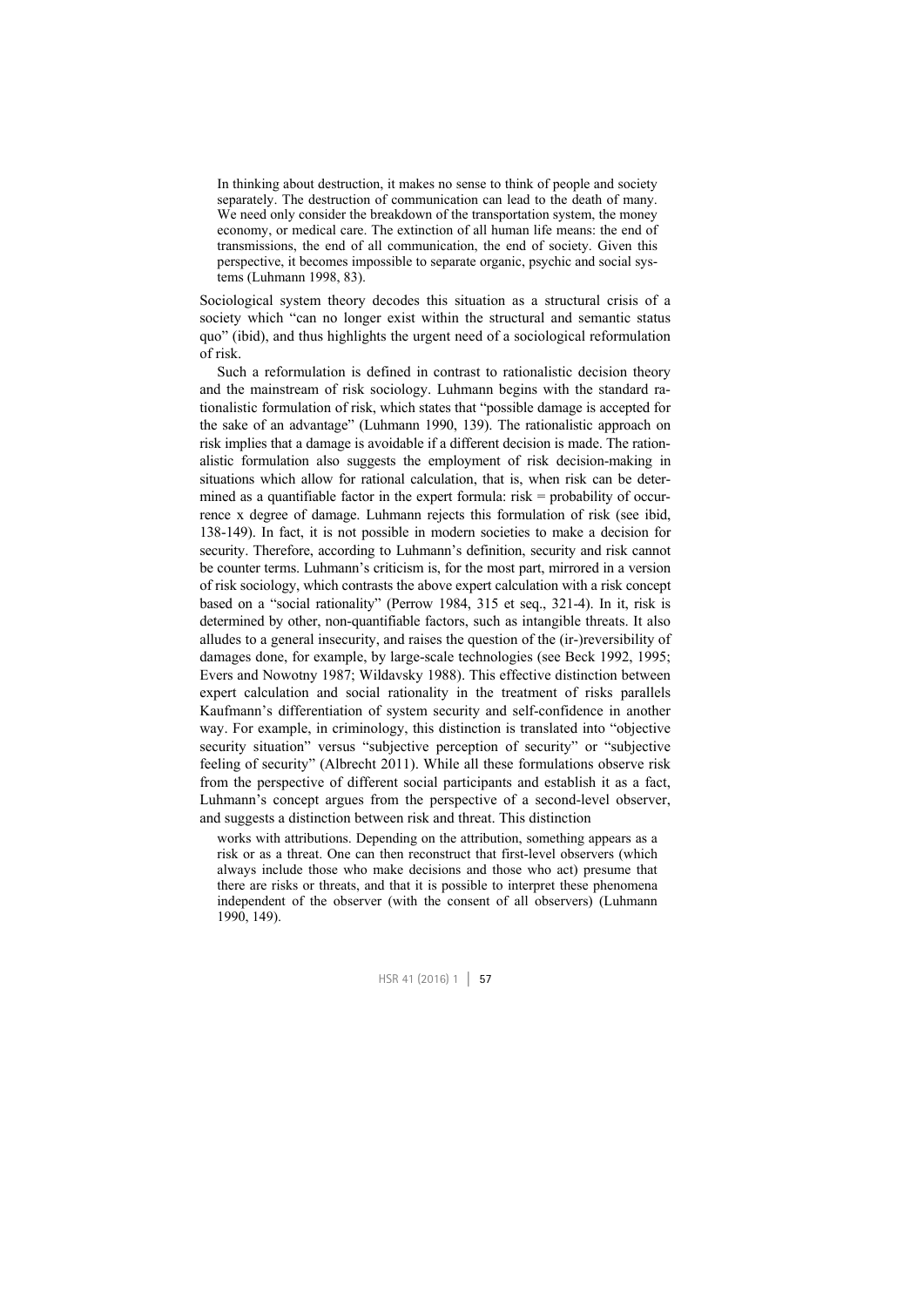The sorting effort is made by "attributions or non-attributions to decisions" (ibid.). Thus risk and threat in Luhmann's concept may be preliminarily defined as follows: Risk classifies future development and possible damage as the consequence of a decision, while threat is used when this development or the possible damage may occur independent of previous decisions.

#### 3.2 Not-Knowing as the Foundation of Risk Sociology

Epistemologically, Luhmann follows the complexity-theory system concepts of the natural sciences. Out of this body of thought, he not only employs the concept of autopoiesis, but also other mental figures such as not-knowing or unknowingness (Luhmann 1989, 11-4). A certain form of not-knowing applies in any fora in which future is discussed. While the tools and concepts employed in futurology and any form of communication about the future, including probabilistics, prognoses, scenarios, etc., certainly create knowledge, Luhmann points out that they always involve some form of not-knowing or non-knowledge. Every prediction about the future serves to remind us that something is not known in some specific way. Moreover, with the turn towards complexity-theory thinking, completely new ways of not-knowing emerge not just in a formal sense, but also in the objective dimension. Using the example of ecology: "What causes concerns today and what defines a catastrophe in the ecological sense are rapid or slow changes that take place in huge or very small spatial and temporal dimensions, typically in both large and small at the same time"  $(Luhmann 1998, 85)$ .

This shift in the relationship between knowing and not-knowing has dramatic consequences for society and the way it communicates. Changes fraught with uncertainty

overwhelm both the ability of the individual, bound to things and causality, to imagine such a reality, and society's communicative (linguistic) practice. These changes can no longer be presented as manageable and relevant knowledge, despite the calculations, half-lives, and so forth (ibid, 35).

Thus, in contrast to Kaufmann's sociology of security, Luhmann's sociology of risk radicalizes its central question: The problem is not reaching a social consensus about system security or the stabilization of the individual, but whether or not a society which cannot know anything certain about its future, which can at most speak of the probable and the improbable, can even reach a social con-

-6



One may argue that even when linear causality-based thinking was employed, we did not know that – nor how – small-scale shifts in an ecosystem can manifest effects on a higher level, and that this can even lead to the collapse of entire systems. However, the distinction is being able to consider and formulate such a not-knowing with the help of complexity theory-based thinking.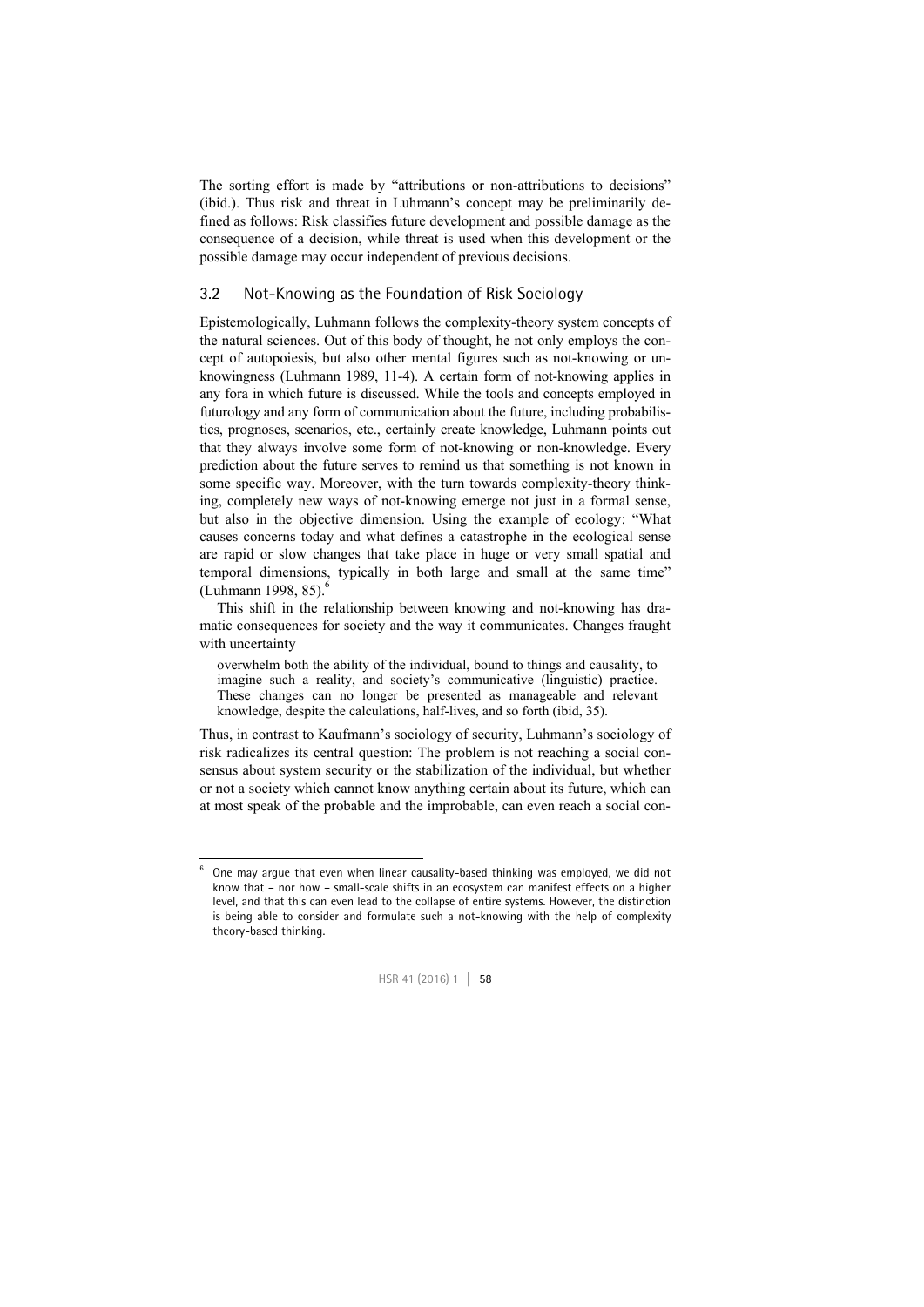sensus (or at least a preliminary communicative understanding) (Luhmann 1993, ix).

From the perspective of a second-level observer risk is a tension between temporal and social dimensions. Risk is not a socially neutral reality independent of the observer, but rather a type of time-binding structural formation in modern society, which fundamentally operates on the level of uncertainty about the future. Two dimensions of contingency, which provoke certain social conditions, are associated with risk: The occurrence of the future event and the damaging consequences of the event are neither necessary nor impossible (ibid., 16 et seq.). In these ways, risk differs from the long-tested contingency cultures of law and the economy. Law limits the scope of future possibilities with rules which stabilize the expectations of future behavior. Norms apply whether or not they are being complied with or broken, particularly in constitutional states. The economy stabilizes future expectations with shortage. Property is the central mechanism to create shortage. Property means that someone has reserved goods, which others also want to access for their own future, which creates the shortage that drives the economy (Luhmann 1990, 136). Neither type of future commitment can be applied effectively to contemporary risk issues, especially in regard to ecology: Liability only applies when obvious causalities are present, and economically, the calculation of subsequent costs, particularly of many controversial technological innovations, is not possible. Risk represents under these circumstances another form of future commitment besides rules and shortages. In Luhmann's concept of risk, future expectations are tied by the difference of probability and improbability. However, there is no instance of social regulation as is present in law and economy: "What remains are only differences, distinctions, forms permitting us to articulate it" (Luhmann 1993, 70). Thus, risk infinitely expands the possible range of present decisions, "since we know very well that no one already lives in the future, and that no one can therefore know any better" (ibid, 72).

#### 3.3 Aporias of Regulation

Luhmann differentiates between risk and threat at the point where the distinction between risk calculation and risk perception is usually made. Attributions of risk or threat therefore not only refer to the difference between decision and nondecision. Moreover, the question is

who or how can possible damages be attributed. When attributed to oneself, we speak of risk. When attributed to someone or something else, we speak of threats. [...] These may be natural disasters or decisions made by other persons, groups, or organisations (Luhmann 1990, 160 et seq.).

Thus, risk has an explosive nature in a social context. In modern societies, the risks for the individual can become threats for others. The resulting conflicts seem barely resolvable.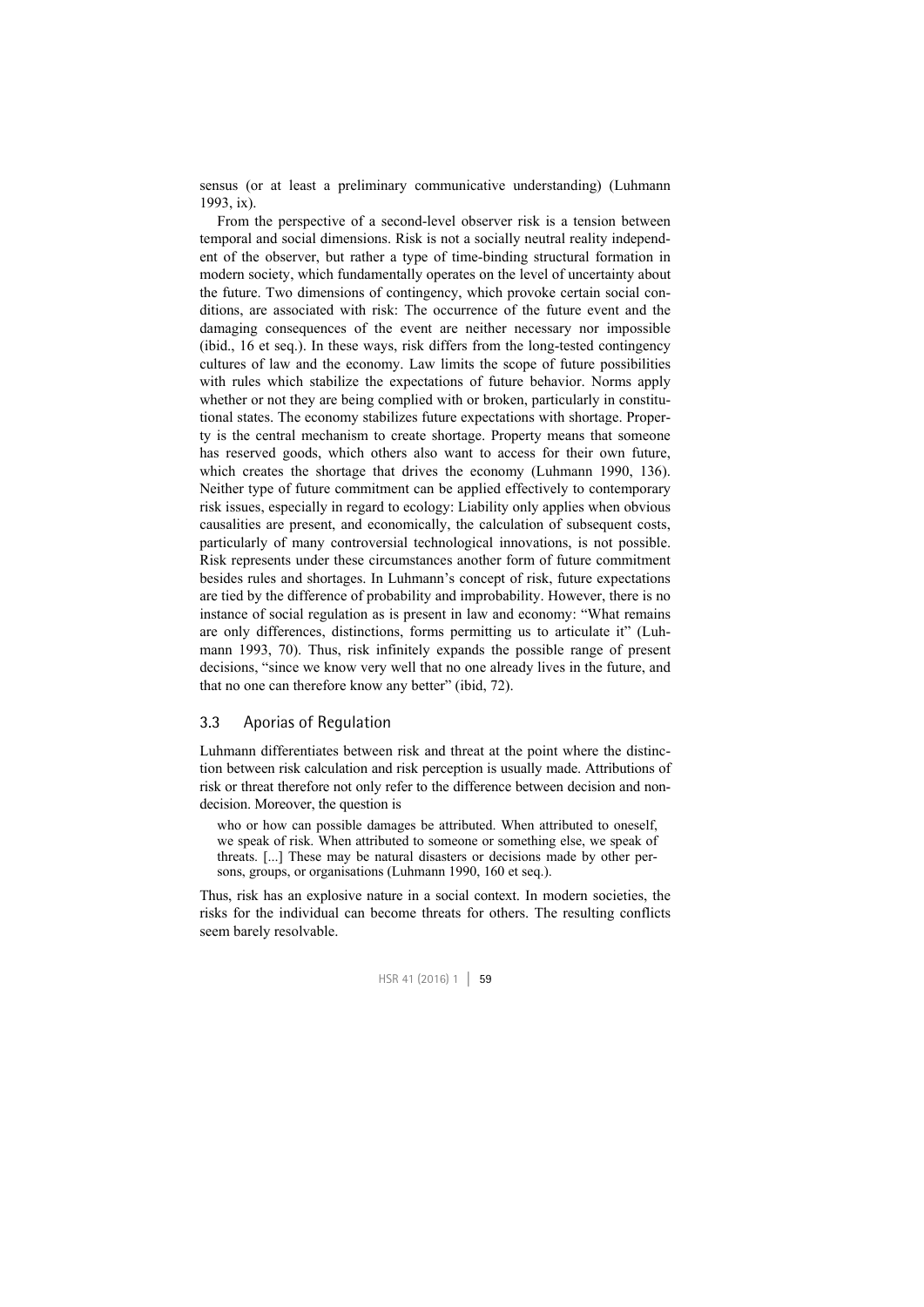Luhmann's complex lines of argumentation concerning the dynamics of this development contain four elements. The first element refers to the changing assessment of risk over time. Decisions can only be made in the present, and every decision – even the decision not to decide anything – may be a risk in itself. "With hindsight, we evaluate risk in terms of on whether a loss has occurred or not" (Luhmann 1993, 42). Since Chernobyl and Fukushima, the risks of the nuclear industry have been evaluated differently. Since 9/11, terror risks have been judged in other ways. Since the global financial crisis, the risk of speculation has been treated differently. For epistemological reasons, risk assessment has no objective standpoint.

Nonetheless, the second element is the fact that there are continually more situations in which decisions are being made with regard to the future. More things appear to be consequences of a decision. Future and decision-making enter a circular relationship. The future only seems accessible when decisions are made, and can always be explained by previously made decisions. The thinning of the ozone layer, for example, appears to be a consequence of the decision to use CFC as a refrigerant, propellant and dissolvent, even though no one imagined these consequences when CFC was introduced. The problem of decision-making is only exacerbated by the fact that decisions are inherently risky, even when they are risk-averse. For instance, additional security systems in large-scale technologies increase the complexity of these facilities or machines. This may cause more interference, which does not decrease but increase control issues. When a technology is governed by controlled causal processes, a permanent issue exists to prevent uncontrolled processes. The correct functioning of technology maintains and explains the risk (ibid., 90 et seq.; see also Perrow 1984). Giving up such technologies, however, can increase risks on other levels, such as that posed to welfare.

The third element is the conflict potential of decisions. This potential results from the fact that "the willingness to accept a threatening future" is heavily dependent on "whether or not the problem is viewed as a threat or a risk" (Luhmann 1990, 144 et seq.). Both viewpoints become even more irreconcilable when reflected upon reflexively: if the ego knows that a threat for itself is 'only' a risk for the alter ego. Luhmann speaks about a build-up of threats and risk by a "re-entry" of difference into communication. With "the spectacular upsurge of ecological risk in technological development" (Luhmann 1993, 71) the difference between risk and threat enters the social perception of risk. In an ecological context, attributing risks to decisions can, in most cases, only be done without any guarantee for rational decidability and without regard to the rationality of risk calculations (ibid., 119). Ecological problems, in particular, are a poignant example of how one person's risk is another person's threat. That is why the risk problem completely overlays the classic threat problem (ibid., 107 et seq.).

The fourth element is the difficulty to place attributions in the context of ecological crisis: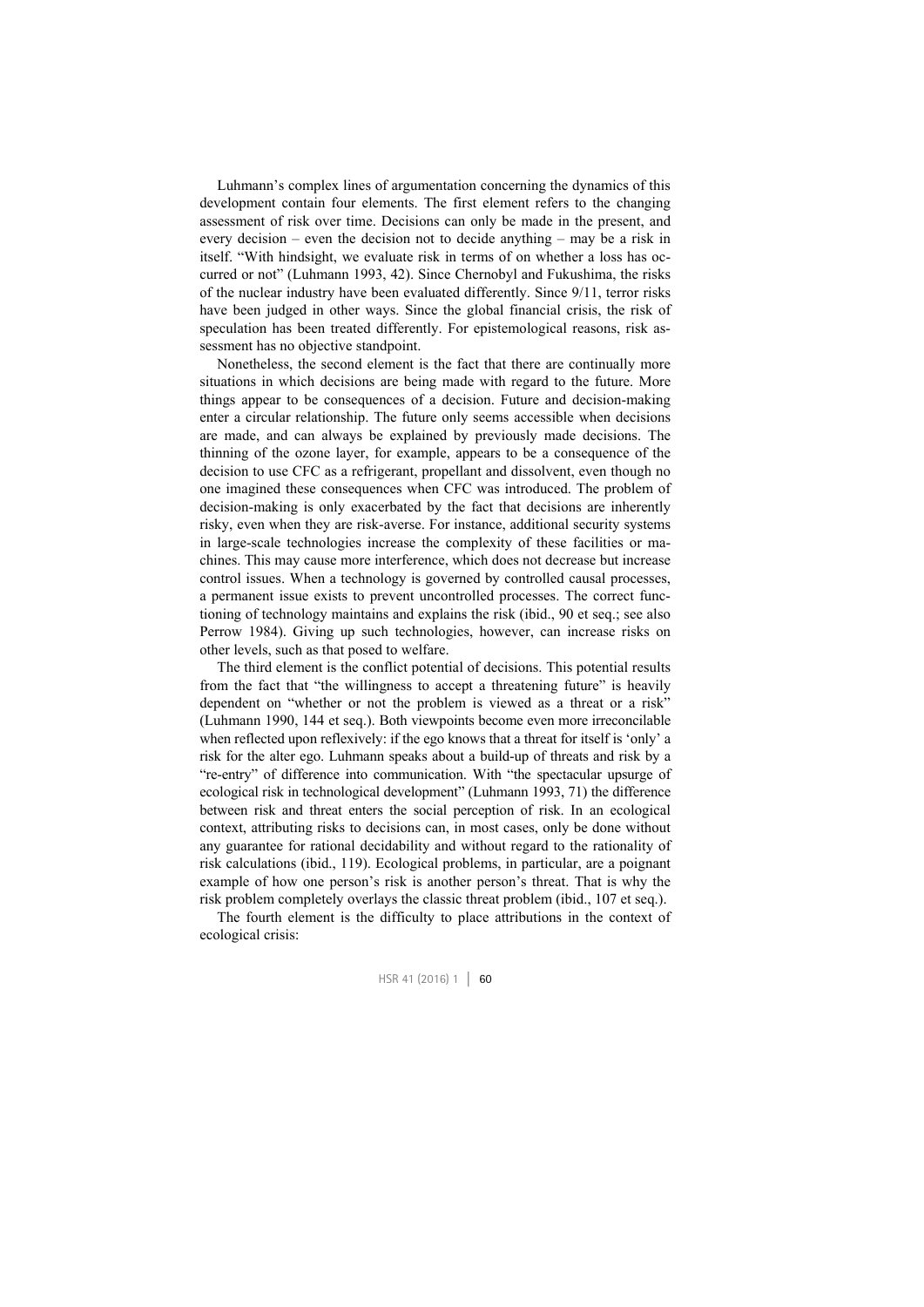A given threshold being passed, an irreversible shift in ecological balance or the occurrence of a disaster is often not attributable to any particular individual decision. […] In other words, in the accumulation of the effects of decision making, in long-term consequences of decision no longer traceable casual relations, there are conditions that can actuate considerable losses or damage without decision having been made such detrimental effects would never have occurred (ibid, 26).

The possibility to attribute to risks or threats collapses. Differentiating between risks and threats previously had the effect that there were ways to ensure order by using legal liability and economic reparation as compensation for damages. This no longer works under the circumstances explicated above (ibid, 119 et seq.). It is unclear who is even affected by consequences of decisions, because these possible effects are not limited to those who decided for or against the implementation of a certain measure. The effects of risks become universal, even when the immediate experience of risks decreases. This experience sometimes has to be replaced by abstract ideas about possible repercussions of risks, molded by mass media. The result may be twofold:

The elimination of opportunities for experience encourages the development of socially inflammable fears that cannot be countered. Or vice versa, it gives rise to a reassurance fostered by the circumstances that 'so far nothing has ever happened' (ibid, 110).

The communication of risks either heats up, receives too much of a response that cannot be transferred into law, education, or economy, and ultimately results in a loss of trust in the appropriate systems; or there is no response and the debate remains a background noise which disappears without any effect.

Risk becomes a way of stabilizing the uncertainty of the future by distinguishing the likelihood and the unlikelihood of damages as a result of present decisions. Luhmann sees a problem in the fact that these decisions are difficult to organize. That problem cannot be resolved by standard calculations or by a unifying ethos, for example, environmental ethics. Security is no more an option than the liberal notion of "everyone carries their own risks." A single institution that can make decisions on risks does not exist. Functionally differentiated societies do not have a center of control; thus, demands to the contrary only serve to overburden politics. Concerning the ecological crisis, which runs perpendicular to societal subsystems, Luhmann stated the following: This crisis cannot be blamed on political and economic misconduct or an insufficient ethical sense of responsibility, and it cannot be solved by appropriate political provisions, legal restrictions, or a further development of ethical standards. Instead, "[t]he problem for me lies much deeper in the differentiation of the function systems themselves" (Luhmann 1989, xviii).

Luhmann's *Sociology of Risk* describes a social reality which radically doubts the previously used modes of attribution and compensation of side effects. It characterizes risk as a prominent category of social reflection, at a time of social evolution in which ecological risks cannot be extinguished or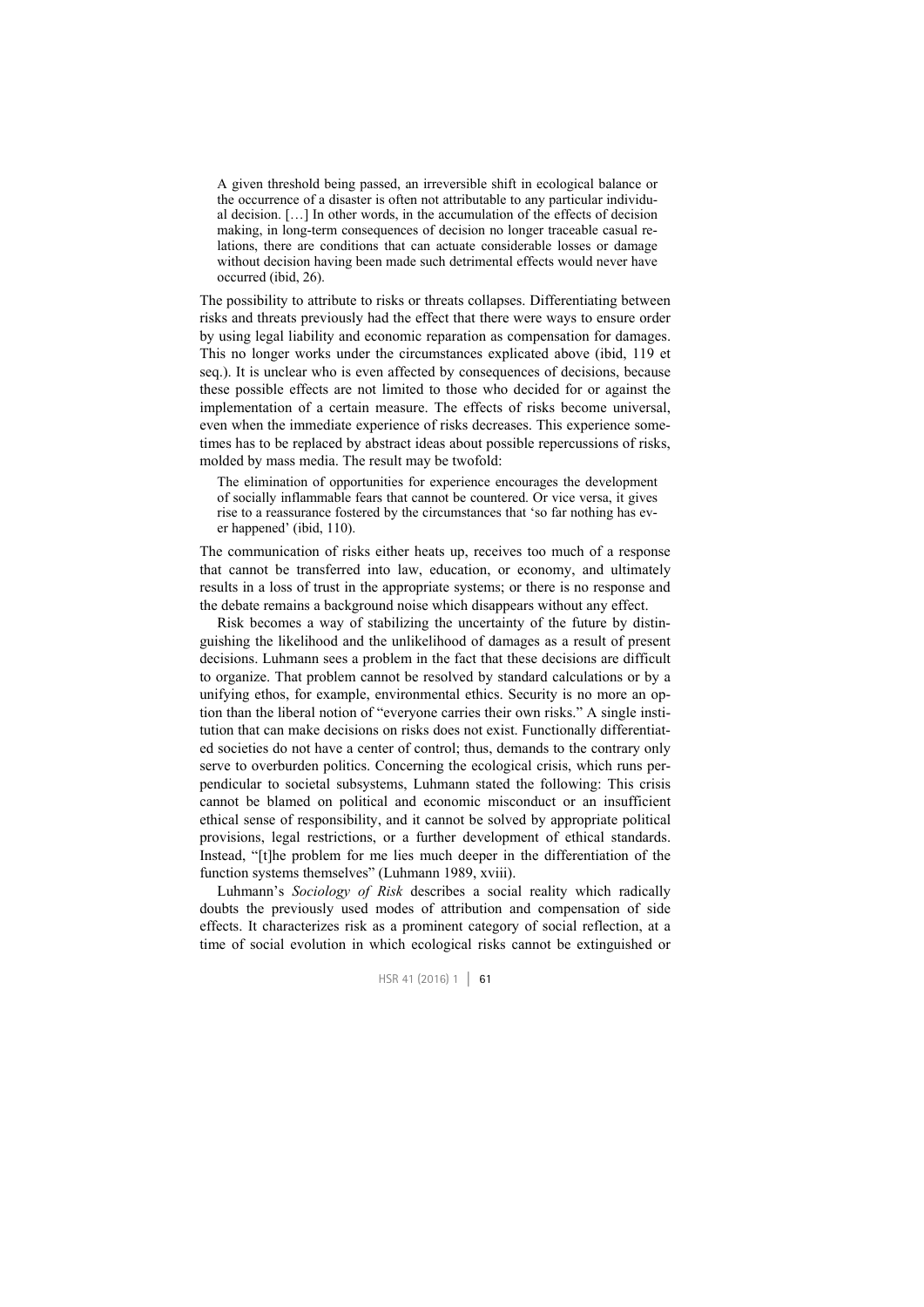diminished by any of the functional systems at the center, be they law, politics, the economy, or science. Luhmann remains ambiguous: On the one hand, he speaks about an internal logic of the subsystems, which complicates the treatment and predicting of ecological crises. On the other hand, he states that systems possess a remarkable capability for learning (ibid., 111). In 1986, Luhmann warned the reader about protests and a potentially destructive build-up of problems. Later his argumentation was markedly calmer. He suggested temporary agreements between decision-makers and the affected (see Luhmann 2008). In a world that thinks of its future in terms of probable and improbable, it may be advisable to "cultivate parallel and quite distinct communication channels that are able to function regardless of whether and to what extent participants can mutually reconstruct the universes of their observations" (Luhmann 1993, 231).

#### 4. Ulrich Beck: Security and Risk in a (Global) Risk Society

#### 4.1 Sociological Diagnosis and Theoretical Perspective

In advanced modernity the social production of wealth is systematically accompanied by the social production of risks. Accordingly, the problems and conflicts relating to distribution in a society of scarcity overlap with the problems and conflicts that arise from the production, definition and distribution of techno-scientifically produced risks (Beck 1992, 19).

Beck's theory, that we are transitioning from an industrial society to a risk society, and which he later expanded to a global risk society, has not only generated a broad response in sociology, but also in the public. "Risk society" quickly became a buzzword in the press. Published shortly after the Chernobyl incident, the volume had its finger firmly on the pulse of the time, owing to a pointed diagnosis of contemporary society a dramatic tone, an often polemic style, and its political and normative engagement. Despite all criticisms, Beck's approach also remained a reference point for academic and scientific discussions in the field, especially in the English-speaking reception. He applies the theoretical label of reflexive modernization to his work. This primarily means that risk and security strategies do not refer to the handling of nature, but the consequences of successful modernization. As a risk society, we face our unintended side effects in three ways: in the form of produced risks, we face the side effects of unbridled production; with the demand for risk definitions, we are faced with the side effects of scientification processes; and with the constraint of having to decide over the distribution of risk, we face the political side effects of risk production.

As a side effect of unbridled industrial production, Beck observes the development of a specific type of risk. The sword of Damocles, a future catastrophe,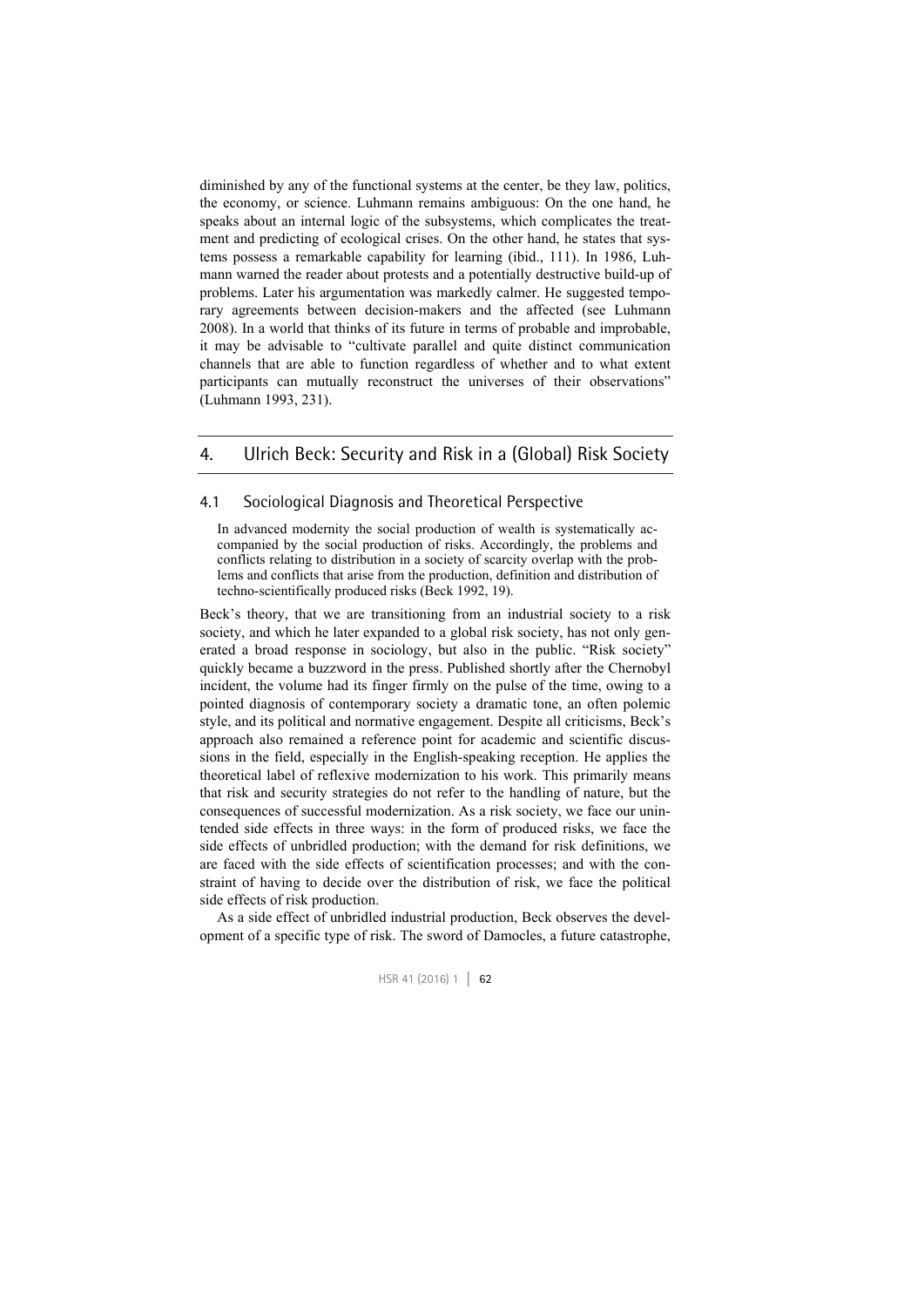is the starting point of his diagnosis. When society speaks of risk, it does so in a very specific way. Where risk used to mean taking a chance, making a decision that may go wrong and cause damage, it now connotes "the threat of selfdestruction of all life on Earth" (ibid, 21). Unlike Luhmann's interpretation, chances or opportunities are no longer part of the concept. Risk has to be correlated to disaster: "Risk is not synonymous with catastrophe. Risk means the anticipation of the catastrophe" (Beck 2009, 9). This anticipation is not specified in space or time, or at a social level, and floats freely at an objective level.

In *Risk Society* (1992) and *Ecological politics in an age of risks* (1995), Beck talks about the risk of large-scale technology and ecological problems, such as nuclear energy, genetic and reproduction technology, forest decline, loss of biodiversity, climate change, and AIDS . In the edition of *World at risk* published in 2009, he effortlessly expands the thematic field to global financial crises, Western "risk wars" (Beck 2009, 149 et seq.) and terrorist threats. The latter constitutes the catastrophic as an intentional side effect of growth (ibid., 13 et seq.), in contrast to unintentional side effects, as in ecological and economic threats. The latter constitutes the catastrophic as an intentional side effect of growth (ibid., 37 et seq.), in contrast to unintentional side effects, as in ecological and economic threats. It destroys basic forms of trust, and it makes the legitimation of scientific and technological innovations harder because society now has to consider that such technology may intentionally be used as a weapon.

In a typological approach, Beck distinguishes between current threats and risks of the modern industrial age (see Beck 1992, 1995, 75-9; see also Bonß 2011, 61 et seq.). In this context, as in many others, reflexivity means primarily that boundaries begin to blur. Potential damages brought about by industrial risks used to be limited in their local, temporal, and social scope. In a risk society, they tend to be global, are irreversible and thus permanent, cannot be attributed to an initiator, and they can potentially affect everyone. "[P]overty is hierarchic, smog is democratic" (Beck 1992, 36), is Beck's oft-quoted dictum.<sup>7</sup> Beck's essential criterion for the argument that we have crossed the threshold into a risk society is that new risks, in contrast to the classic industrial risks, are not insurable. They cannot be compensated with money. Regarding the debate about residual risks, Beck writes: "'Residual risk society' is a society without assurance, those insurance cover paradoxically diminishes in proportion to the scale of the hazard" (Beck 1995,  $85$ ).<sup>8</sup> Beck explicitly contrasts his definition

 $\frac{1}{7}$  Ultimately, Beck is less interested in clear typologies and concepts, and more interested in the description of problems; he uses Luhmann's distinction between risk and threat to conceptualise classic forms of risk distribution – waste export, dangerous products, controversial research – into peripheral regions (Beck 2009, 140-2, 160-8), even though he doubts the validity of the distinction at another point (ibid, 12 et seq.).

For a discussion of the criticisms of this theory, see Beck (2009, 129-39).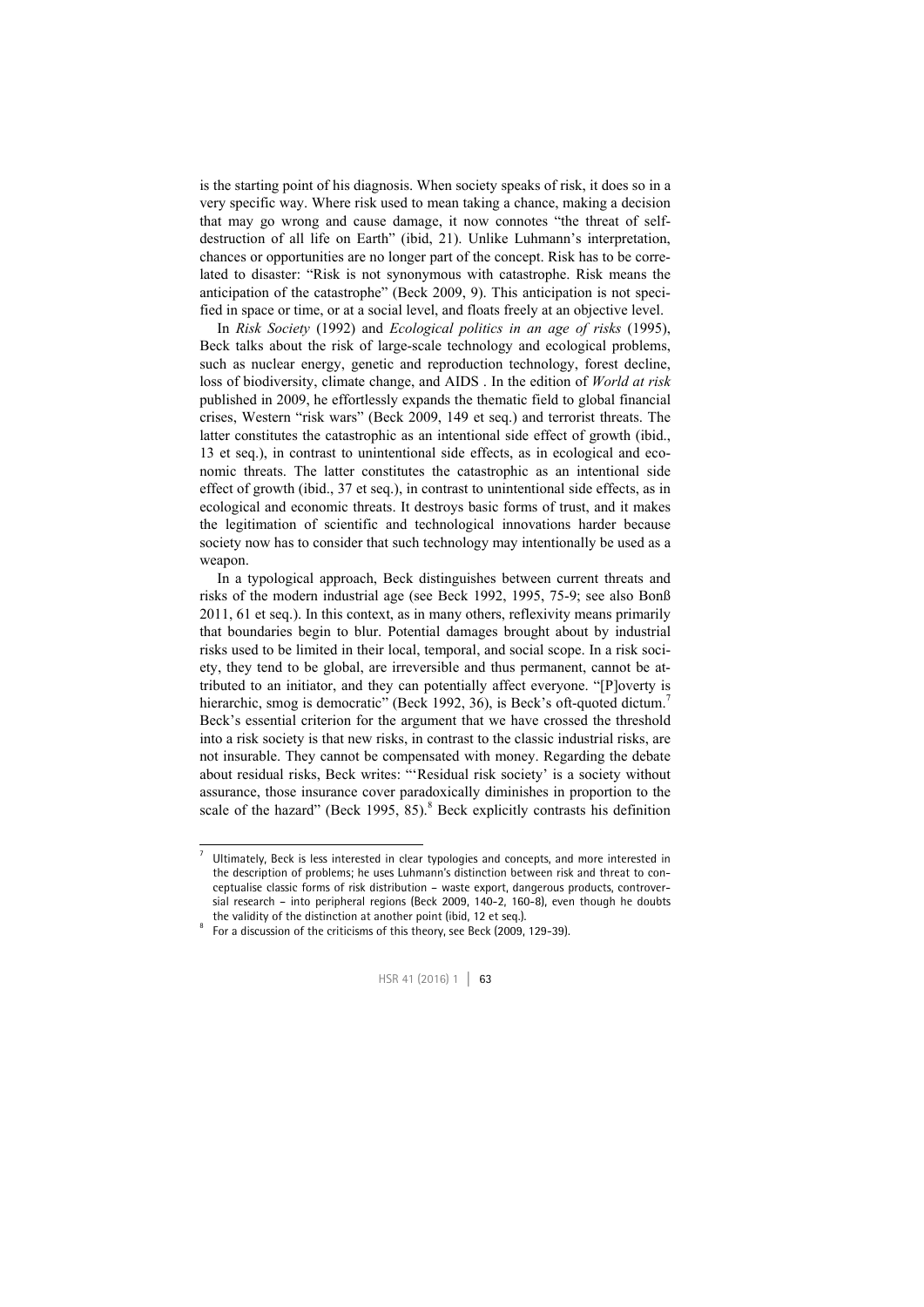with two other positions. One is what he calls the "[n]aturalscientific objectivism about hazards" (ibid, 75). Similar to Luhmann, he uses a common sociological criticism of technological and scientific risk calculations. He criticizes that objectivistic approaches "does not recognize the independent political dynamic of large-scale hazards" (ibid, 75).

He also rejects a "cultural relativism of danger" as proposed by Douglas and Wildavsky (1982), which parallels pre-modern and contemporary perceptions of risk. This relativism misjudges the specificity of modern large-scale threats that are based on one's own actions and constitute decision-based risks (Beck 1995, 75 et seq.). In this way, Beck identifies risks as an objective problem of contemporary times. Modern risks, in contrast to its pre-modern forms, are being dealt with in other ways, both semantically and epistemically.

#### 4.2 Reflexivity of Science: Definitions of Risk, Non-Experience, Not-Knowing

Contemporary risks are put as a problem of knowledge, or, more precisely, as a problem of definition. While new risks are facticities, as he points out, they are by no means obvious. The immediacy of social poverty, which determined the risks of industrial society, is different from the current "intangibility of threats from civilization" (Beck 1992, 52). Radioactive contamination, DDT residues in tea leaves, or toxic substances in the air cannot usually be perceived – they cannot be experienced, yet one needs to be aware of them. Since they are conveyed through knowledge, "they are particularly open to social definition und construction" (ibid., 23). From the perspective of the individual, "not having been able to know" becomes an irrevocable part of daily life. Beck calls it an "expropriation of the senses" (Beck 2009, 116). Similar to Luhmann, notknowing becomes a central category for Beck: "Living in world risk society means living with ineradicable non-knowing [*Nichtwissen*] or, to be more precise, with the simultaneity of threats and non-knowing" (ibid., 115). Unlike Luhmann, who derives the relationship between risk and (not-)knowing from cybernetic theory, Beck extracts it from (first order) empirical observations. Science, he reveals, is confronted with the side effects of his own success. Essentially, two movements can be identified.

Firstly, science has a principle of doubt which is also applied to its own way of knowledge production. Unambiguousness in scientific statements is contested by the understanding of its own conditionality of decision, dependence on methods, and relation to context (Beck 1995, 118-22). With the acceleration of science production, the dominant experience is not the positivity of knowledge, but how quickly knowledge becomes obsolete. What is more, science is increasingly becoming an area of conflict between expertise and opposing expertise, not only in a competition of opinions but also in a competition of rationalities, for instance, in the clash of scientific and sociological risk definitions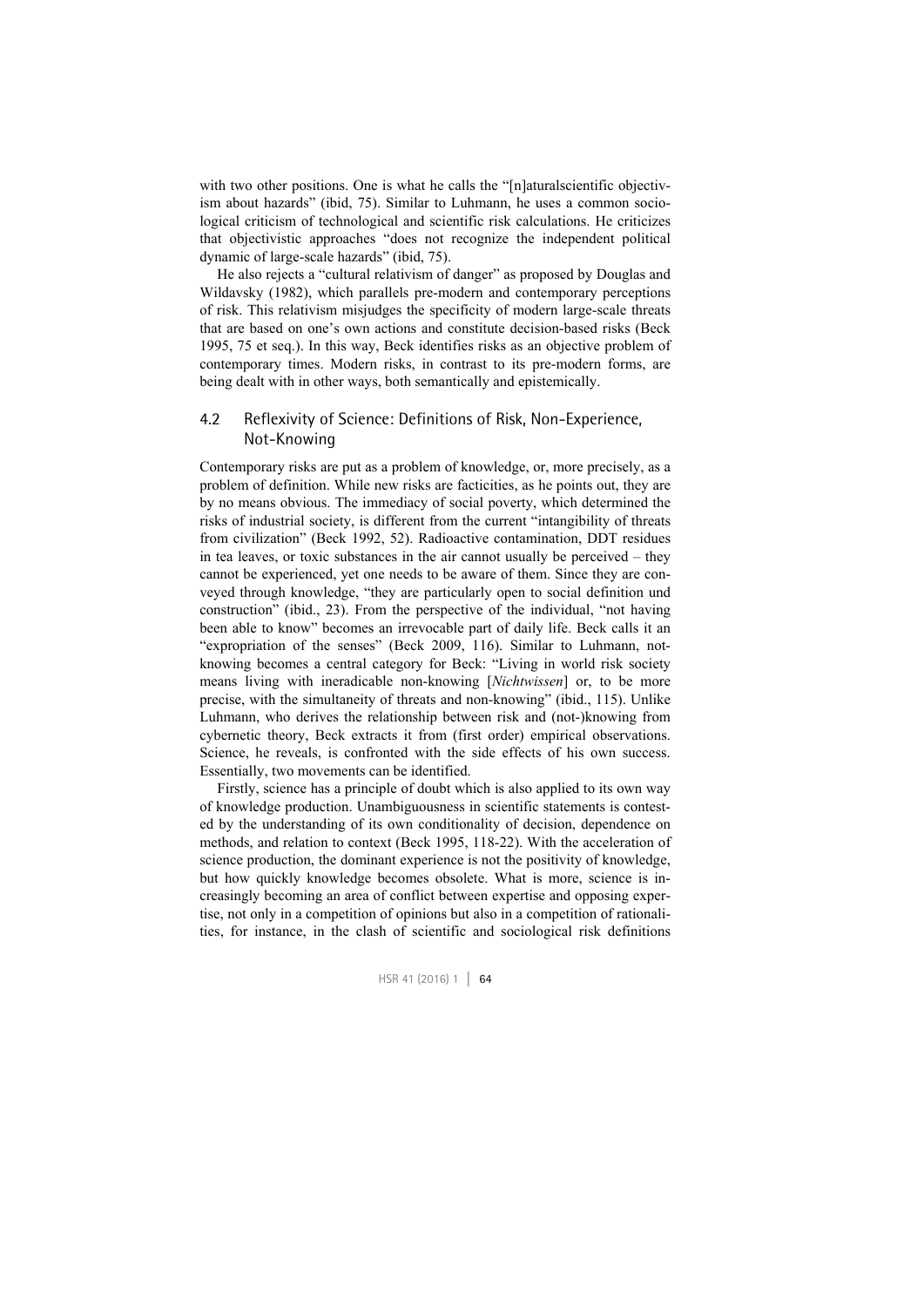(Beck 1992, 57-71; 1995, 111-8). The uncertainty of knowledge becomes normal; it becomes a central problem (see Bonß 2011). Ultimately, Beck reaches a definition of the problem, similar to Luhmann:

World risk society is a non-knowledge society in a very precise sense. In contrast to the premodern era, it cannot be overcome by more and better knowledge, more and better science; rather precisely the opposite holds: it is the product to more and better science (Beck 2009, 115).

Secondly, the boundaries of science are becoming blurred. Research is going beyond the laboratory, as is the case with nuclear power plants whose safety can only be reviewed by building them, or genetic and reproduction technologies whose consequences are not foreseeable. The world is becoming a laboratory (Beck 1995, 122-4). This constitutes a dissolving of the boundaries of science, particularly where the central questions of technological and scientific risk production are being negotiated. Science advances into more areas of life, it more often forms the basis for decisions and, at the same time, the politization of scientific knowledge is inevitable. Debates about threshold values are paradigmatic. They very clearly demonstrate scientific, media, and political powers of creating definitions. Different disciplines fight over the power of interpretation, the significance of research results can no longer be determined within science, numerous interest groups are in dispute about it and, evidently, the decision is ultimately made by political regulations. In turn, politics can only refer to  $$ contested – scientific expertise (Beck 1992, 64-9). Risks become an effect of the scientific, media, and political staging.

#### 4.3 Political Control: Organized Irresponsibility and Cosmopolitanism

Similar to Luhmann, Beck states that the (global) risk society is characterized by the increasing constraint to make decisions, that these must increasingly be informed by (scientific) knowledge, despite this knowledge becoming more uncertain. He observes two tendencies as consequences of this disorientation: organized irresponsibility, on the one hand, and the rise of sub-political and cosmopolitan thinking, on the other.

For Beck, organized irresponsibility in a narrow sense means that the logic of the legal assignment of guilt, which is based on the costs-by-cause principle, can no longer be applied in the context of contemporary risks (Beck 1995, 2 et seq.; 2009, 27-9). Who can be blamed, and singled out as causally responsible for climate change? When causal chains and cycles of damages are the result of highly differentiated work distribution, a "general complicity" (Beck 1992, 33) is created. An abstract system concept is dominant, which recognizes a sort of natural fate, but no responsibility in the classical sense. Organized irresponsibility also means that the classic forms of precaution fail: Insurances cannot compensate, nor can emergency, rescue or supply systems provide adequate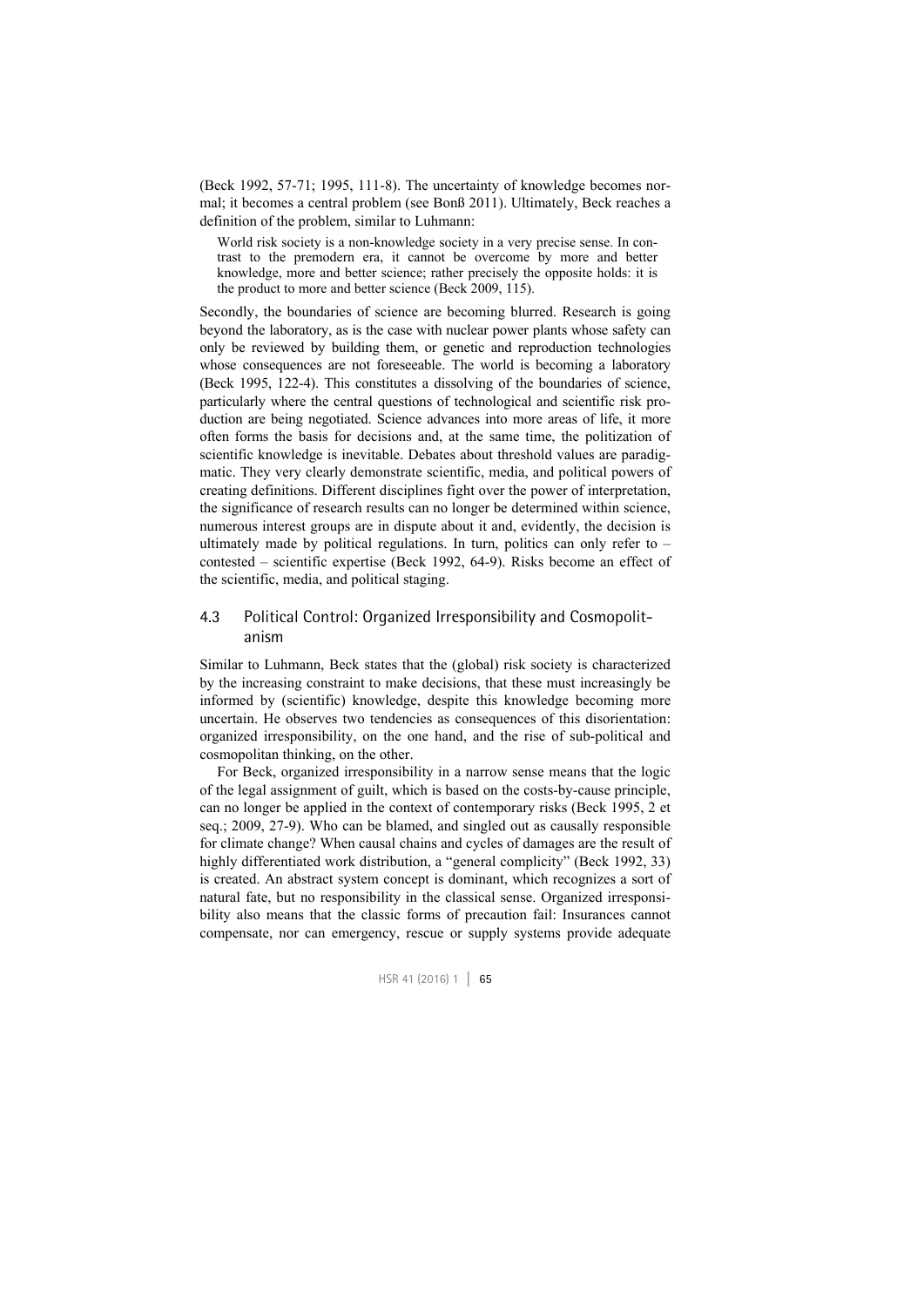aftercare in case of irreversible damages. Beck again comes to similar conclusion as Luhmann: Neither law, provisional systems, nor traditional politics can sufficiently deal with the ecological threats of scientifically and technologically produced risks. There is a predominant "logic of institutionalized non-coping" (Beck 2009, 29).

At the same time, two counter-movements are becoming apparent. Beck states that at the transition from an industrial society to a "second modernity," all areas of life – including science, the economy, public life, politics, private life – are under new negotiation. The political becomes ubiquitous, there is a general pressure to make decisions, and decision-making problems allude to questions of power (see Beck 1997). This also means that political power is no longer only being fought over in traditional political arenas, and this also applies to political debates about risk. Beck observes the emergence of a subpolitical culture, in which citizens' initiatives and social movements conquer a broader basis for public negotiations and new forms of participation, to open up the search for alternative paths of modernization (Beck 1992, 183-236). With that, a boundless and uncontrolled risk production could be managed with the help of more complex structures that include new forms of control (see Beck, Bonß and Lau 2001, 42-7). This sub-political element is complemented by a turn toward cosmopolitanism. Beck points out that the global risk society contains a "cosmopolitan element" – you may say that society is compelled to find ways for cosmopolitan enlightenment, communication, and action (Beck 2009, 47-66). To handle the problems of a "global community of threat," a cosmopolitan form of politics, supplied by sub-political culture – meaning civil society – and by governments, could emerge from a dialectic movement and it could "realize a resilient diversity and a postnational order" (ibid., 8, 66).

#### 5. Conclusion – Diagnosis of the Present: Security and Risk

The time after 9/11 was characterized by a surge in security topics. Widely distributed policies and political programs, such as the homeland security concept, were paradigmatic, and the surge was reflected in self-descriptions of, for example, a "security society." This only becomes fully understandable in its basic structures when viewed in the context of specifically modern forms of defining and producing security and risk. Limited to the German debate, we consulted three sociological approaches – Kaufmann, Luhmann and Beck – who have developed theoretical reflections on security and risk.

All three authors very specifically relate the pursuit of security and the treatment of risks to modern – meaning functionally differentiated, as opposed to stratified – societies. Kaufmann postulates that a general need for security, which defines security as a guiding principle and as a value concept, could only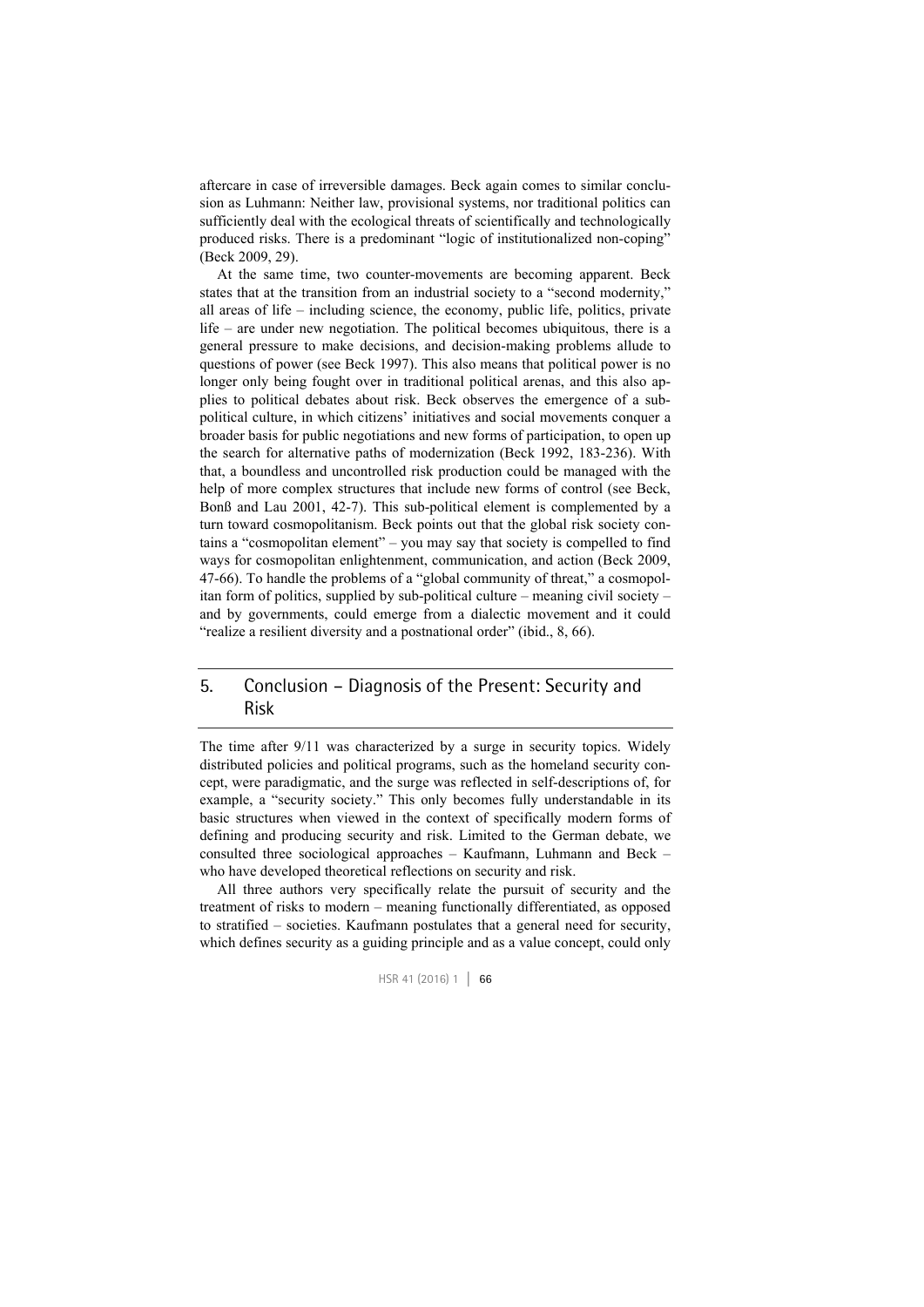develop in modernity. To him, security is correlated with the unique freedom of modernity, and to the release from classic institutional attachments. Security, as a term and as a need, no longer refers to primordial adversities, but to insecurities, which arise from systemically assured basic capacities. Luhmann and Beck also do not understand security and risk as something tied to primordial needs. For Luhmann, risk is connected to the problem of having to make decisions in the face of a generally open future. The prominence of risk in social communication, which includes the thought that damages can be caused with a decision, is increased by the number of options and by the pressure to make a decision. The question of what is probable and what is improbable, who acts riskily and who may be endangered, becomes explosive. The future is increasingly negotiated with these questions. Beck begins his reflections at the point where the problem of decision-making combines with the knowledge of the catastrophic potential of decisions. Risk serves to confront modernity with its own problems: through the specific forms of new risks, through the way science becomes more reflective, and the shortcomings of previous democracies.

Historiographically interpreted, these sociological definitions may initially be unsatisfactory. However, we can say that all three theories work with a concept that rejects the idea of a universal pursuit of security. Security and risk, defined in their current horizon of meaning, only appear after the transition to a functionally differentiated society. As such, the problem in which security and risk are rooted, is only possible in modern societies. It is becoming viral in many social areas of life, and in many forms. Luhmann, for example, traces the emergence of the risk issue to Italian seafaring in the Renaissance, where the modern insurance principle was developed. Sociology is far from providing even the basis of a history of these concepts and problems. Instead it is interested in when the security and risk issue became an urgent and general social topic which lies perpendicular to social subsystems. "Urgent," "perpendicular," and "general" can of course not be defined precisely. That is why the genesis and the diagnoses may be enriched by many aspects in a historiographical way of looking at these issues.

For Kaufmann, security becomes relevant as soon as the concept of "social security" reaches a viral nature, and insecurity appears as a system description in many other fields. The starting point of Luhmann's and Beck's reflections is the discussion of ecological and large-scale technological risks. For Luhmann, the risk formula is only one of many relevant ways to observe modern society. For Beck, risk as an anticipation of disaster, is the central turning point in the development of modernity. Beck's diagnosis may be a better fit for the general feeling of the current day and age, which manifests in the ubiquity of the security topic.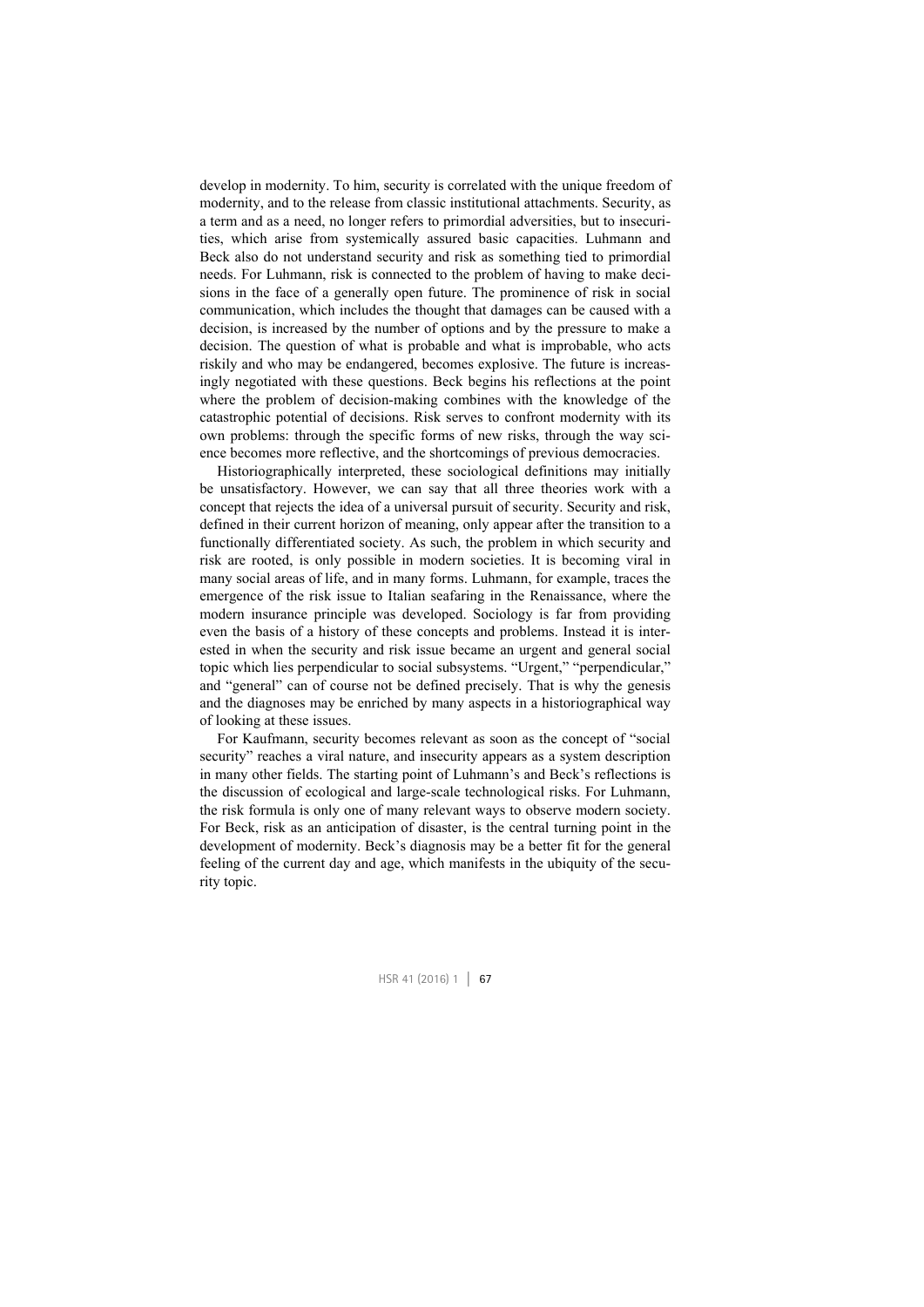#### References

- Albrecht, Hans-Jörg. 2011. Neue Bedrohungen? Wandel von Sicherheit und Sicherheitserwartungen. In *Zivile Sicherheit. Gesellschaftliche Dimensionen gegenwärtiger Sicherheitspolitiken*, ed. Peter Zoche, Stefan Kaufmann and Rita Haverkamp, 111-27. Bielefeld: transcript.
- Beck, Ulrich. 1992. *Risk Society. Towards a New Modernity*. London, Newbury Park and New Delhi: Sage.
- Beck, Ulrich. 1995. *Ecological Politics in an Age of Risk*. Cambridge and Oxford: Polity Press.
- Beck, Ulrich. 1997. *The Reinvention of Politics. Rethinking Modernity in the Global Social Order*. Cambridge and Oxford: Polity Press.
- Beck, Ulrich. 2009. *World at Risk*. Cambridge, Oxford and Boston: Polity Press.
- Beck, Ulrich, Wolfgang Bonß, and Christoph Lau. 2001. Theorie reflexiver Modernisierung – Fragestellung, Hypothesen, Forschungsprogramme. In *Die Modernisierung der Moderne*, ed. Ulrich Beck and Wolfgang Bonß, 11-59. Frankfurt a. M.: Suhrkamp.
- Bonß, Wolfgang. 2011. (Un-)Sicherheit in der Moderne. In *Zivile Sicherheit. Gesellschaftliche Dimensionen gegenwärtiger Sicherheitspolitiken*, ed. Peter Zoche, Stefan Kaufmann and Rita Haverkamp, 43-69. Bielefeld: transcript.
- Buzan, Barry, Ole Waever, and Jaap de Wilde. 1998. *Security. A New Framework for Analysis*. Colorado and London: Lynne Rienner Publishers.
- Douglas, Mary, and Aaron B. Wildavsky. 1982. *Risk and Culture. An Essay on the Selection of Technical and Environmental Dangers*. Berkley: University of California Press.
- Eßbach, Wolfgang. 2007. Denkmotive der philosophischen Anthropologie. *E-Journal Philosophische Psychologie 7* <http://www.jp.philo.at/texte/EssbachW1.pdf> (Accessed August 8, 2015).
- Fischer, Joachim. 2009. *Philosophische Anthropologie. Eine Denkrichtung des 20. Jahrhunderts*. Freiburg and Munich: Karl Alber.

Evers, Adalbert, and Helga Nowotny. 1987. *Über den Umgang mit Unsicherheit. Die Entdeckung der Gestaltbarkeit von Gesellschaft*. Frankfurt a. M.: Suhrkamp.

- Ewald, François. 1993. *Der Vorsorgestaat*. Frankfurt a. M.: Suhrkamp.
- Ewald, François. 1999: The return of the crafty genius: An outline of a philosophy of Precaution. *Connecticut Insurance Law Journal* 6 (1): 47-79.
- Gehlen, Arnold. 2004 [1956]. *Urmensch und Spätkultur*. *Philosophische Ergebnisse und Aussagen*. Frankfurt a. M.: Klostermann.

Gehlen, Arnold. 1980. *Man in the Age of Technology*. Columbia: University Press.

Groenemeyer, Axel, ed. 2010. *Wege der Sicherheitsgesellschaft*. Wiesbaden: VS Verlag für Sozialwissenschaften.

Horn, Eva. 2014. *Zukunft als Katastrophe*. Frankfurt a. M.: Fischer.

- Kaufmann, Franz-Xaver. 2013 [1973]. *Sicherheit als soziologisches und sozialpolitisches Problem. Untersuchungen zu einer Wertidee hochdifferenzierter Gesellschaften*. Münster: LIT.
- Luhmann, Niklas. 1989. *Ecological communication*. Cambridge: Polity Press.
- Luhmann, Niklas. 1990. Risiko und Gefahr. In *Soziologische Aufklärung* 5, ed. Niklas Luhmann, 131-69. Opladen: Westdeutscher Verlag.